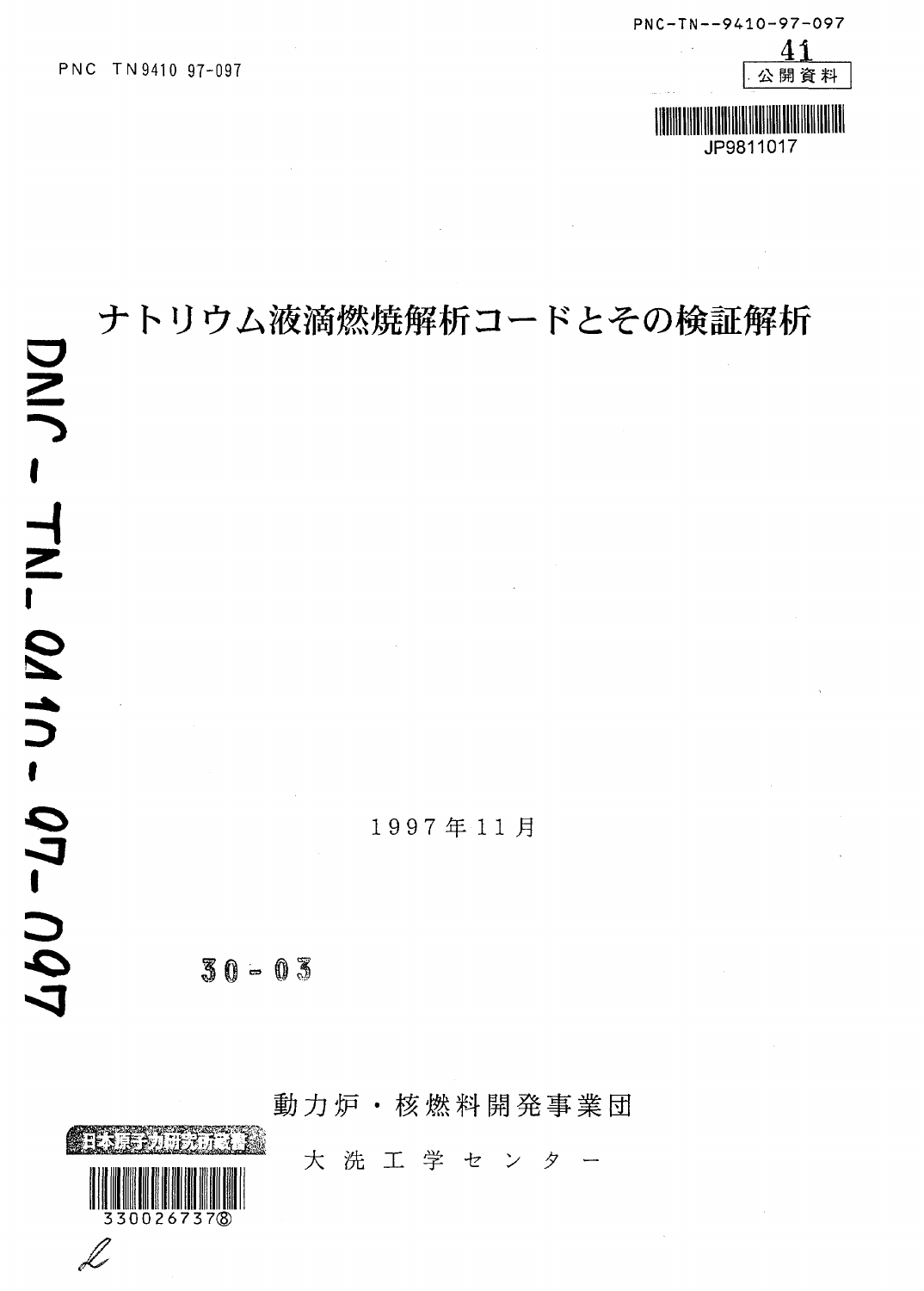## 複製又はこの資料の入手については、下記にお問い合わせ下さい。 〒311-13 茨城県東茨城郡大洗町成田町4002 動力炉·核燃料開発事業団 大洗工学センター  $\boldsymbol{\triangledown}$   $\boldsymbol{\wedge}$   $\boldsymbol{\tau}$   $\boldsymbol{\triangledown}$  -  $\boldsymbol{\mathtt{m}}$  (  $\boldsymbol{\mathtt{m}}$  )  $\boldsymbol{\mathtt{r}}$  (  $\boldsymbol{\mathtt{m}}$  )  $\boldsymbol{\mathtt{m}}$  )  $\boldsymbol{\mathtt{m}}$ Inquiries about copyright and reproduction should be addressed to: Technology

Management Section, O-arai Engineering Center, Power Reactor and Nuclear Fuel Development Corporation 4002 Narita-machi, O-arai-machi, Higashi-Ibaraki, Ibaraki-Ken 311-13, Japan.

動力炉·核燃料開発事業団 (Power Reactor and Nuclear Fuel Development Corporation) 1997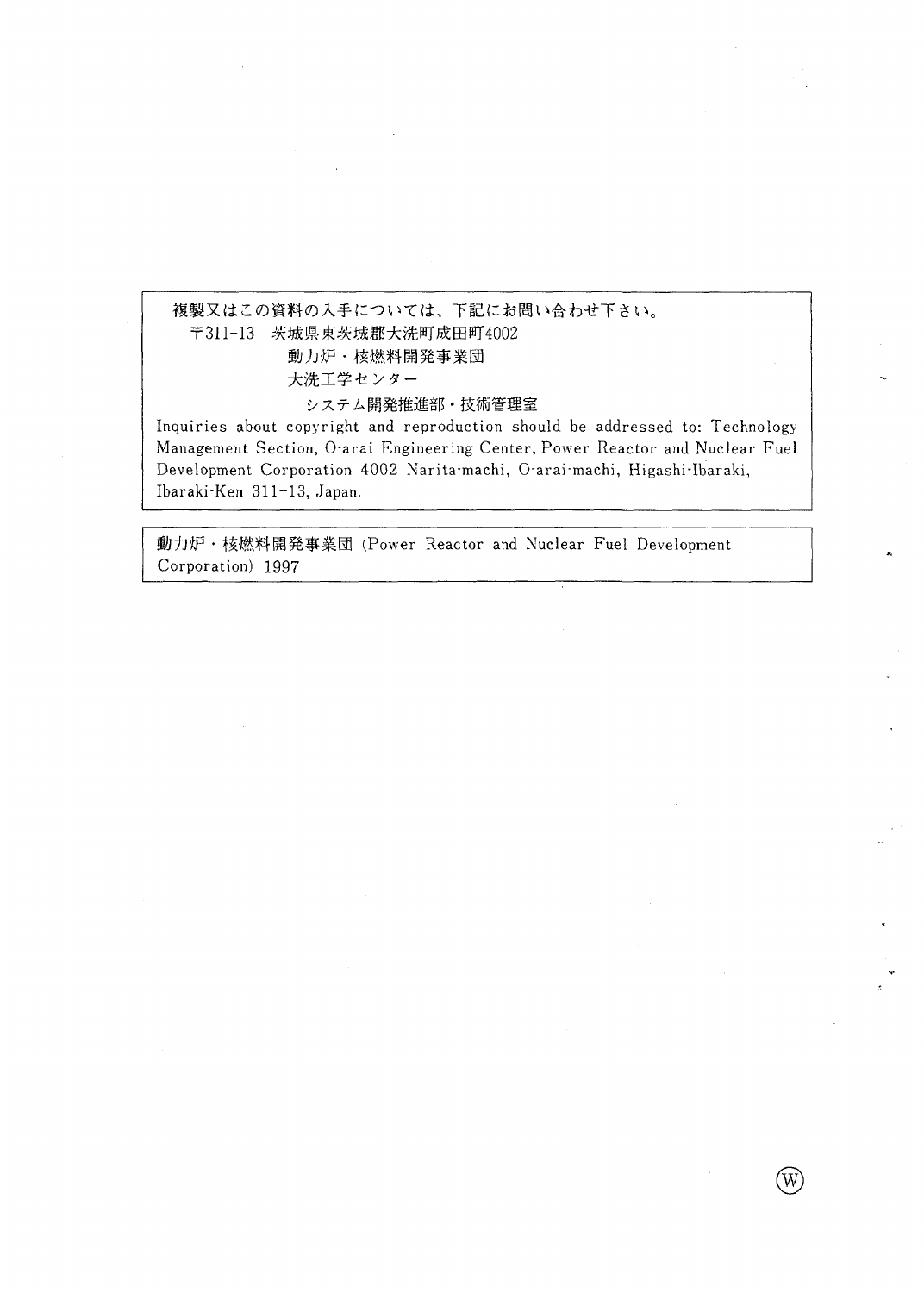公 開資 料 PNC TN9410 97 - 097 1 9 9 7 年 1 1 月

## ナトリウム液滴燃焼解析コードとその検証解析

### 要旨

岡野 靖 \*

漏洩・燃焼挙動の機構論的解析手法の開発を目的としたコード体系の整備の一環とし て、直接シミュレーションによる強制対流場でのナトリウム液滴燃焼解析手法が整備され た。これに基づきナトリウム液滴燃焼解析コードが開発され、ナトリウム液滴の落下中の 燃焼に関し、燃焼領域内の発熱・温度分布や酸化物・水酸化物の生成量の詳細な解析・評 価が実施されている。

直接シミュレーションによるナトリウム液滴燃焼解析コードは、炭化水素の燃焼シミュ レーションで実績のある拡張MAC法に、ナトリウム燃焼モデルを導入した解析コードで ある。本報告では、ナトリウムの単一液滴の燃焼挙動の数値シミュレーションを行い、本 解析コードの適用性ついて検証を行った。

液滴径、空気の流速などの解析条件の変化に対する燃焼量や反応物生成量の変化につい て、定性的・定量的な検討を行った。解析結果が、液滴燃焼に関する燃焼工学上の知見と 適合することが確認され、本解析コードがナトリウム液滴燃焼の解明に有効との見通しを 得た。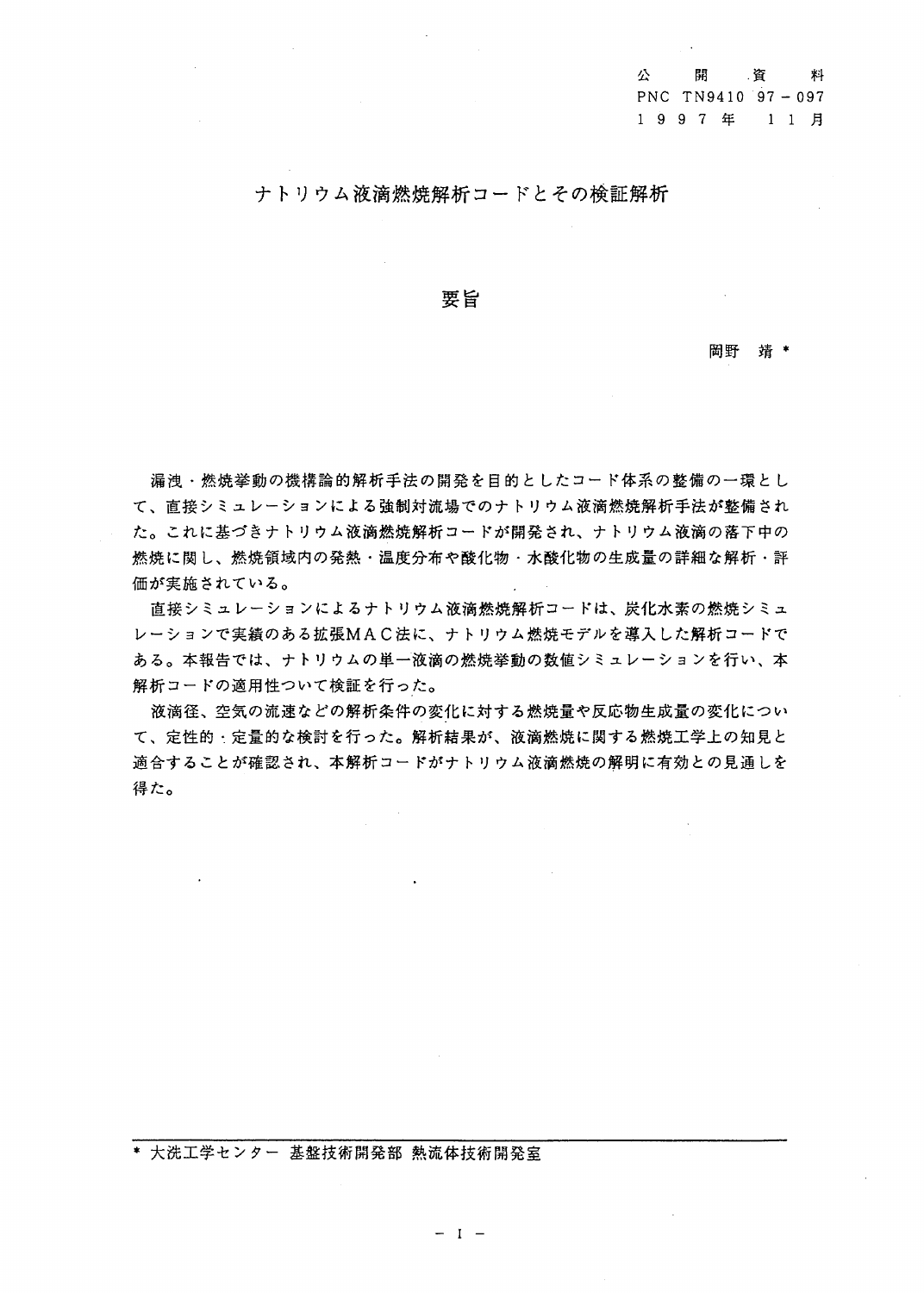## Numerical Simulation Code for Combustion of Sodium Liquid Droplet and its Verification

Yasushi Okano \*

Abstract

The computer programs for sodium leak and burning phenomena had been developed based on mechanistic approach. Direct numerical simulation code for sodium liquid droplet burning had been developed for numerical analysis of droplet combustion in forced convection air flow. Distributions of heat generation and temperature and reaction rate of chemical productions, such as sodium oxide and hydroxide, are calculated and evaluated with using this numerical code.

Extended MAC method coupled with a higher-order upwind scheme had been used for combustion simulation of methane-air mixture. In the numerical simulation code for combustion of sodium liquid droplet, chemical reaction model of sodium was connected with the extended MAC method. Combustion of single sodium liquid droplet was simulated in this report for the verification of developed numerical simulation code.

The changes of burning rate and reaction product with droplet diameter and inlet wind velocity were investigated. These calculation results were qualitatively and quantitatively conformed to the experimental and calculation observations in combustion engineering. It was confirmed that the numerical simulation code was available for the calculation of sodium liquid droplet burning.

- n -

<sup>\*</sup> Thermal Hydraulic Research Section, Advanced Technology Division, O-arai Engineering Center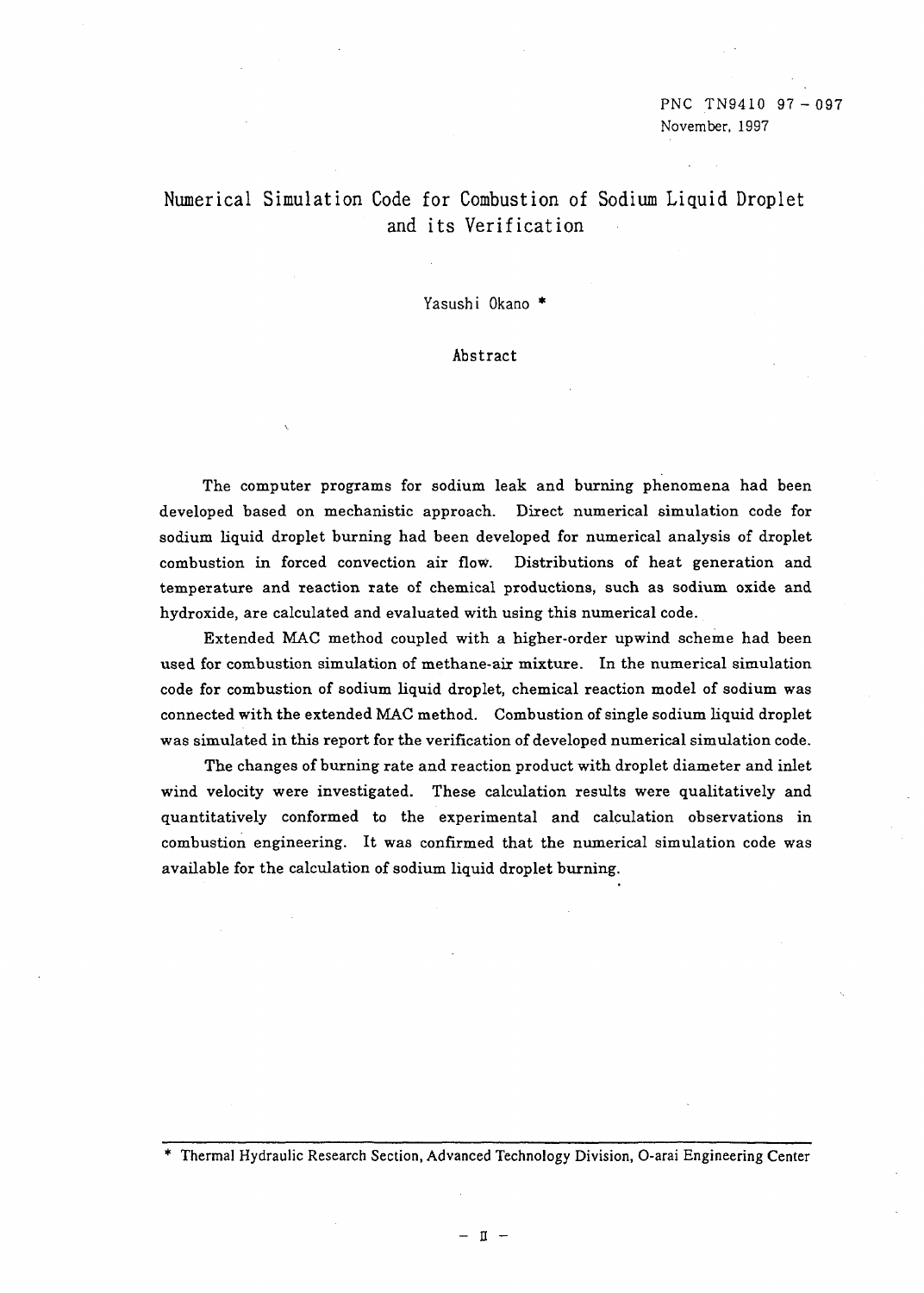$\ddot{\phantom{a}}$ 

| 第1章 | 緖言                              |                  |
|-----|---------------------------------|------------------|
|     | 研究の背景<br>$1-1$                  | 1                |
|     | 研究の目的<br>$1-2$                  | $\boldsymbol{2}$ |
|     |                                 |                  |
| 第2章 | 液滴然焼解析手法…………………………………………………     | . 3              |
|     | 過去の研究<br>$2 - 1$                | 3                |
|     | 2-2 ナトリウム液滴燃焼解析コード              | 5                |
| 第3章 | 評価解析……………………………………………………………………8 |                  |
|     | $3 - 1$<br>問題設定                 | 8                |
|     |                                 |                  |
|     | 予備的解析<br>$3 - 2$                | 9                |
|     | 計算安定条件                          | 9                |
|     | メッシュ分割数の影響評価解析                  | 1 <sub>0</sub>   |
|     | 液滴径の影響評価解析<br>$3 - 3$           | $1\;1$           |
|     | 風速の影響評価解析<br>$3 - 4$            | 12               |
|     | 第4章 今後の課題                       | 14               |
|     | 4-1 エアロゾルモデル                    | $1\,4$           |
|     | 4-2 詳細温度場モデル                    | 14               |
|     | 4-3 ナトリウム蒸発モデル                  | $1\,4$           |
|     | 4-4 コードの高速化                     | 14               |
|     |                                 |                  |
| 第5章 | 結言                              |                  |
|     |                                 |                  |
|     | 謝辞                              |                  |
|     | 参考文献                            |                  |

 $\ddot{\phantom{0}}$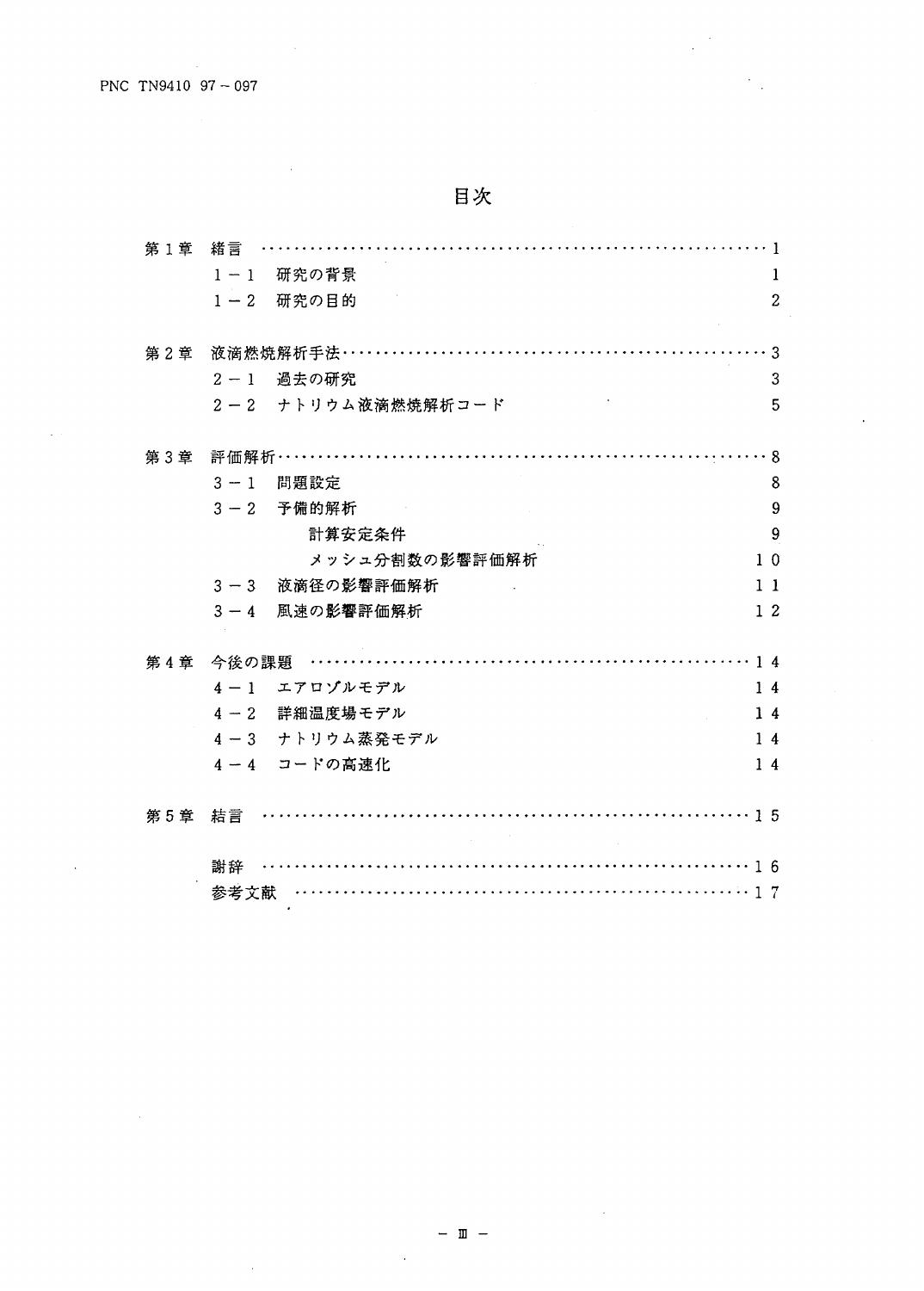## 図表リスト

図 1 :ナトリウム液滴燃焼解析で考慮する現象と相互関係

図 2 : ナトリウム液滴燃焼解析体系

図 3 : x-z 平面内の温度分布 (ケース 1)

図 4 : x-z 平面内の温度分布 (ケース2)

図 5 : 発熱量の時間変化 (ケース1、2)

図 6 : ナトリウム酸化物平均モル分率の流出側における時間変化 (ケース1、2)

図 7 :発熱量の時間変化 (ケース2、3,4)

図 8 : 液滴表面積あたりの発熱量の時間変化 (ケース2、3,4)

図 9 : ナトリウム液滴温度の時間変化 (ケース2、5,6)

図10:発熱量の時間変化 (ケース2、5、6)

図11:化学反応種平均モル分率の流出側における時間変化(ケース6)

図12:水酸化ナトリウムの流出量の時間変化(ケース2、5、6)

表 1 :解析パラメータ範囲

表 2 : 解析境界条件

表 3 : メッシュ分割数の影響評価での解析条件

表 4 : 液滴径の影響評価での解析条件

表 5 :風速の影響評価での解析条件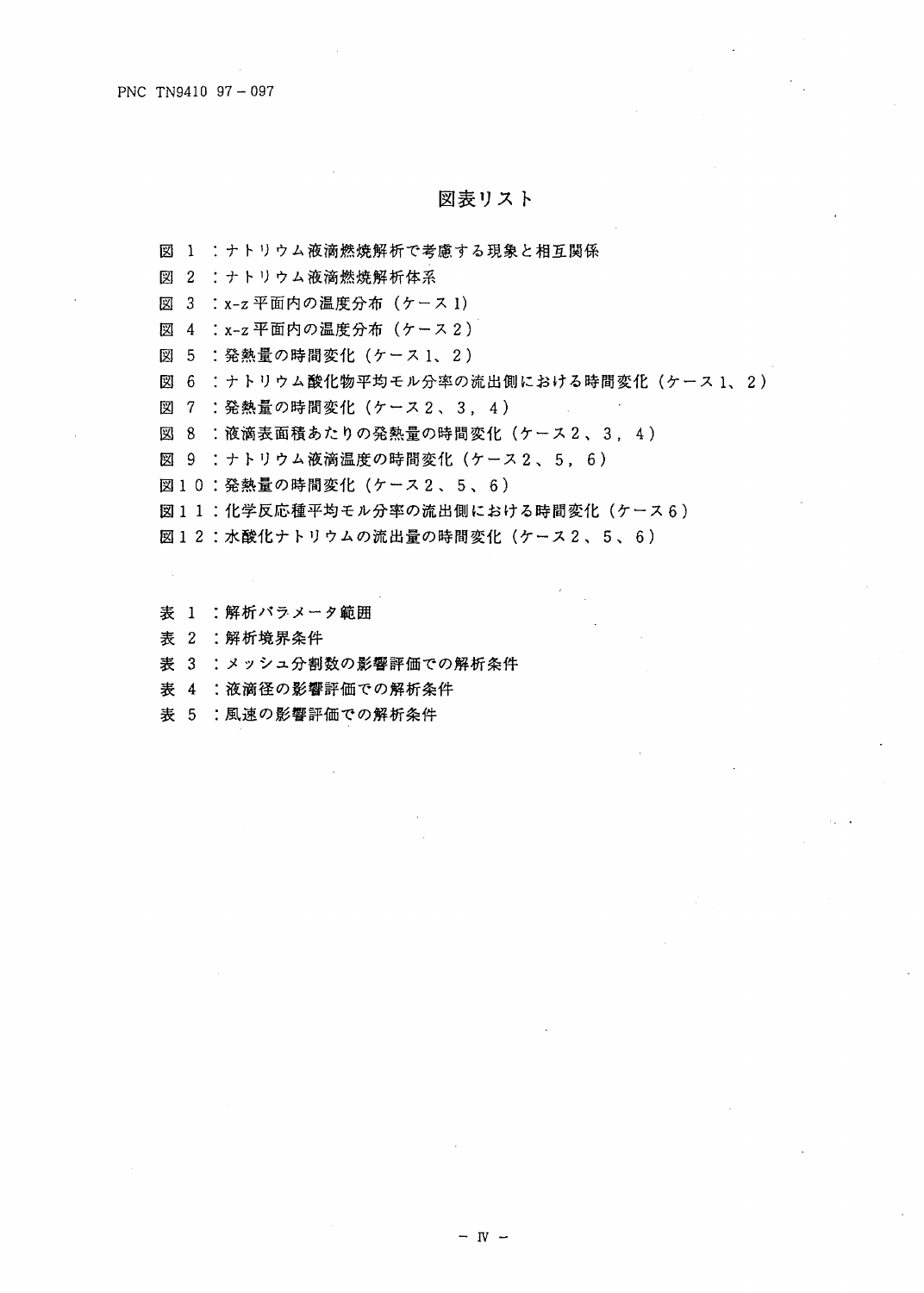## [Nomenclature]

| C           | クーラン数       | [Greek]      |          |
|-------------|-------------|--------------|----------|
| $C_{\rm p}$ | 比熱          | Δ            | 時間・空間刻み幅 |
| D           | 拡散係数        | φ            | 液滴直径     |
| d           | 拡散数         | λ            | 熱伝導率     |
| K           | 圧力平衡定数、蒸発速度 | ρ            | 密度       |
| M           | 拡散係数行列      | τ            | 応力テンソル   |
| P           | 圧力          | ω            | 燃焼率      |
| Q           | 発生熱         |              |          |
| R           | 気体定数        |              |          |
| Re          | レイノルズ数      | [Subscript]  |          |
| Sc          | シュミット数      |              | 予測量      |
| T           | 温度          | $\bf{0}$     | 自然対流場    |
| t           | 時間          | $\mathbf{I}$ | 体積平均量    |
| u           | 速度          | $2$ .        | 局所変分量    |
| V           | 拡散速度        | air          | 空気       |
| X           | モル分率        | droplet :    | 液滴       |
| x           | 空間座標        | i, j         | 化学反応種    |
| Y           | 質量分率        | Na           | ナトリウム    |
| Ϋ́          | 質量分率変化率     | sat          | 飽和蒸気     |

[Superscript]

| n    |  | タイムステップ |
|------|--|---------|
| N, M |  | 化学量論数   |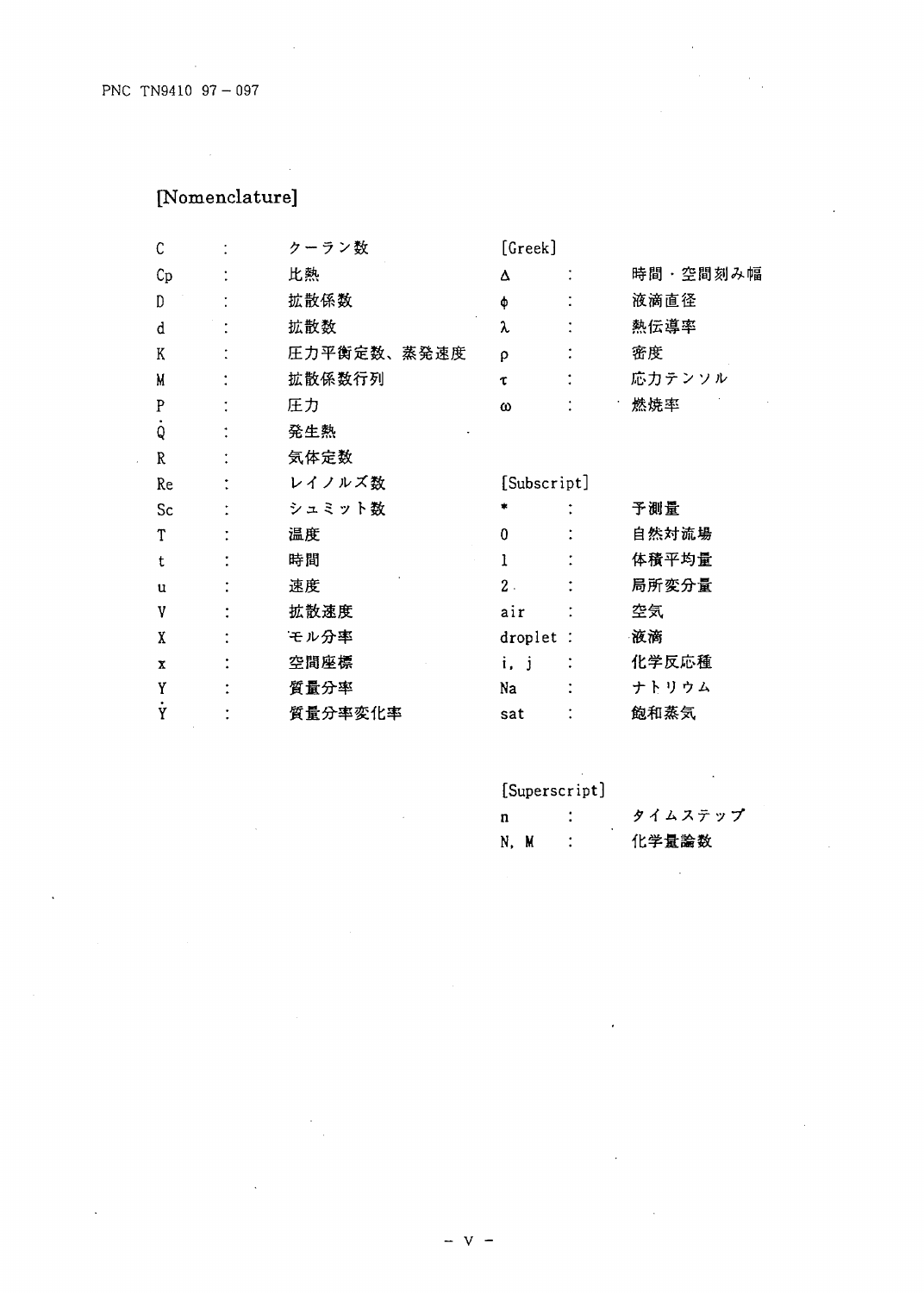#### 第1章 緒言

#### $1-1$ 研究の背景

高速増殖原型炉「もんじゅ」における2次主冷却系のナトリウム漏洩事故が平成7年 12月8日に発生し、約640kgのナトリウムが漏洩した。しかしながら、炉心の冷却機能 は損なわれることはなく、ナトリウム化合物のエアロゾルと2次系ナトリウム中のごく 微量のトリチウムの放出以外の外部環境への影響もなかった[4]。

事故発生後の現場調査により、漏洩の直接の原因が2次冷却系の配管に挿入された温 度計さやの折損であることが判明し、その後、破損メカニズムが各種試験および解析に より解明されている。これと同時に、ナトリウム漏洩の発生後の事象の推移を考察し、 現象のメカニズムを総合的に理解するため、漏洩燃焼実験や計算コードによる現象解析 が実施されている。

また、ナトリウム漏洩燃焼実験が、もんじゅでの漏洩現場を模擬した体系で行われ、 その燃焼挙動の解析、エアロゾル挙動の解析、および部屋内の空気の流れについて解析 による検討が実施されている。また、事故後の調査および模擬実験では、漏洩したナト りウムは漏洩個所と床の間に配置されていた空調ダクトやグレーチングに衝突後、液滴 化して飛散し、床に落下したことがわかっている。

ナトリウム火災については、ナトリウムの燃焼挙動に応じて燃焼挙動を評価する計算 コードが開発・検証されている。すなわち、多数のナトリウム液滴が落下運動している 状態での燃焼(スプレイ燃焼)と床面に平面状に広がった状態での燃焼(プール燃焼) に分類され、スプレイ燃焼解析用には SPRAY-II が、プール燃焼解析用には SOFIRE-MII が存在する。さらに両現象を同時に扱えるよう、 2 つのコードを統合した ASSCOPS も存在する。ASSCOPS は、もんじゅでのナトリウム漏洩事故のような小規模な漏洩も 解析できるように、燃焼形態、燃焼反応生成物、湿分効果、エアロゾル挙動に関して、 モデルの改良が成された。また、過酷事故により納容器内に起こると考えられているナ トリウム火災、ナトリウム・コンクリート反応、デブリ・コンクリート反応、放射性エ アロゾルの発生、などを同時かつ長時間にわたり解析するために、安全解析コード CONTAINが開発されている。最近では CONTAIN を基礎に、燃焼化学反応モデル、反 応熱移行モデル、などの改良を行った安全解析コード SPHINCS が開発されている。

一方、漏洩事故全体の数値シミュレーションを行い、事故で発生した現象を解明する ことが考えられている。すなわちナトリウム漏洩事故を、ナトリウムの漏洩と液滴の飛 散、液滴の落下中の燃焼、床上でのプール燃焼、空気の対流とエアロゾルの移動、に分 類し、それぞれの数値シミュレーションを通じて、ナトリウム漏洩を総合的に検討しよ うとするものである。ここでは、ナトリウムや雰囲気温度などの状態量を1つの代表値 で近似し、現象を一括して扱うことはせず、漏洩事故における液滴の運動、燃焼化学反 応、ナトリウムの蓄積、空気の対流、エアロゾルの移動など、個々の物理現象に戻って モデル化した上で、数値計算を用いてシミュレーションを行う。この方法では、原理的 に、物理モデルの適用範囲内であれば、漏洩の規模、湿分、強制対流の有無、部屋の大

 $-1 -$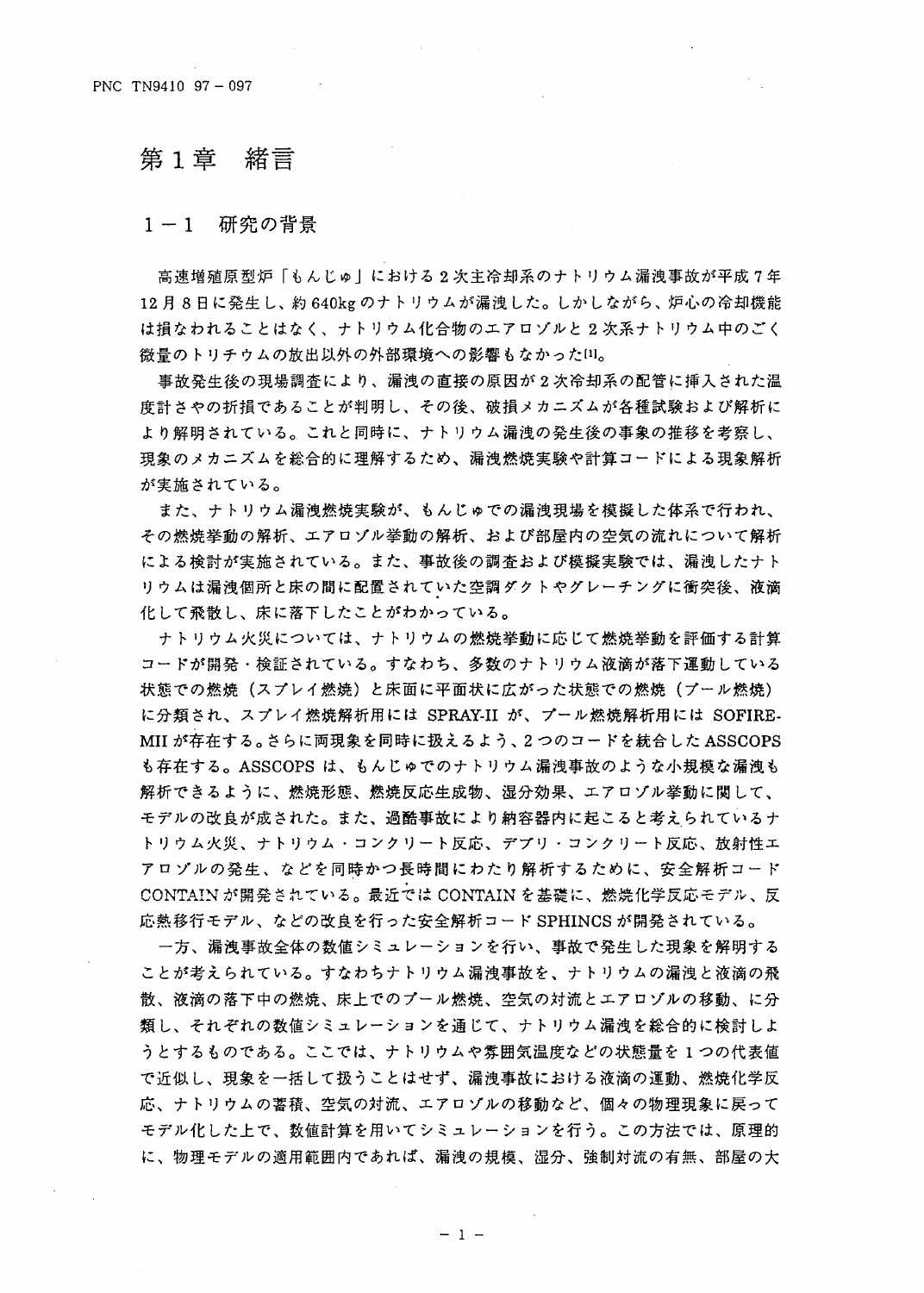きさ、などによらず、現象の予測が可能となる。すなわち実機による実験に変わる数値 実験が可能となる。

#### $1 - 2$ 研究の目的

ナトリウム漏洩時の総括的なシミュレーションを行うにあたり、漏洩に伴うさまざま、 な現象を、ナトリウムの漏洩と液滴の飛散、液滴の落下中の燃焼、床上でのプール燃焼、 空気の対流とエアロゾルの移動の4つに分類することが考えられている。その各々に対 して数値シミュレーションを行い、解析結果を相互に関連づけることにより、漏洩事故 全体の挙動を評価する。

ナトリウム液滴は空気中を落下する間、周囲の酸素および水蒸気と化学反応を起こし、 燃焼することが実験的に確かめられている。化学反応の際には、ナトリウム酸化物およ び水酸化ナトリウム、さらにはそれらのエアロゾルなどを生成すると考えられている。 これまでは漏洩後の発生熱の評価は、漏洩ナトリウムを一括して扱うなどの手法により 取り扱われてきた。

しかし少量のナトリウムが漏洩した場合などは、ナトリウムを一括して扱うこと難し くなる。すなわち、個々のナトリウム液滴の燃焼挙動を解明する必要がある。しかし、 ナトリウム液滴の燃焼挙動を解明する手法は、現在のところ確立されていない。

一方、炭化水素の単一液滴に対しては、その燃焼現象が実験的・解析的に従来より研 究されている凶。また計算手法としては、対流項に 3 次精度風上差分を適用することに より直接シミュレーション(以下 DNS)を行う燃焼解析手法が知られており、レシプロ エンジン内燃焼解析などの実績がある<sup>[3]</sup>。本報告では DNS を用いた燃焼解析手法をナト リウムの燃焼解析に適用したシミュレーションコードを用い[4]、空気中でのナトリウム 液滴の燃焼解析を行った結果について報告する。解析結果の定量的な検討により、DNS による燃焼解析手法のナトリウム液滴燃焼に対する適用性について検討することが本報 告の目的である。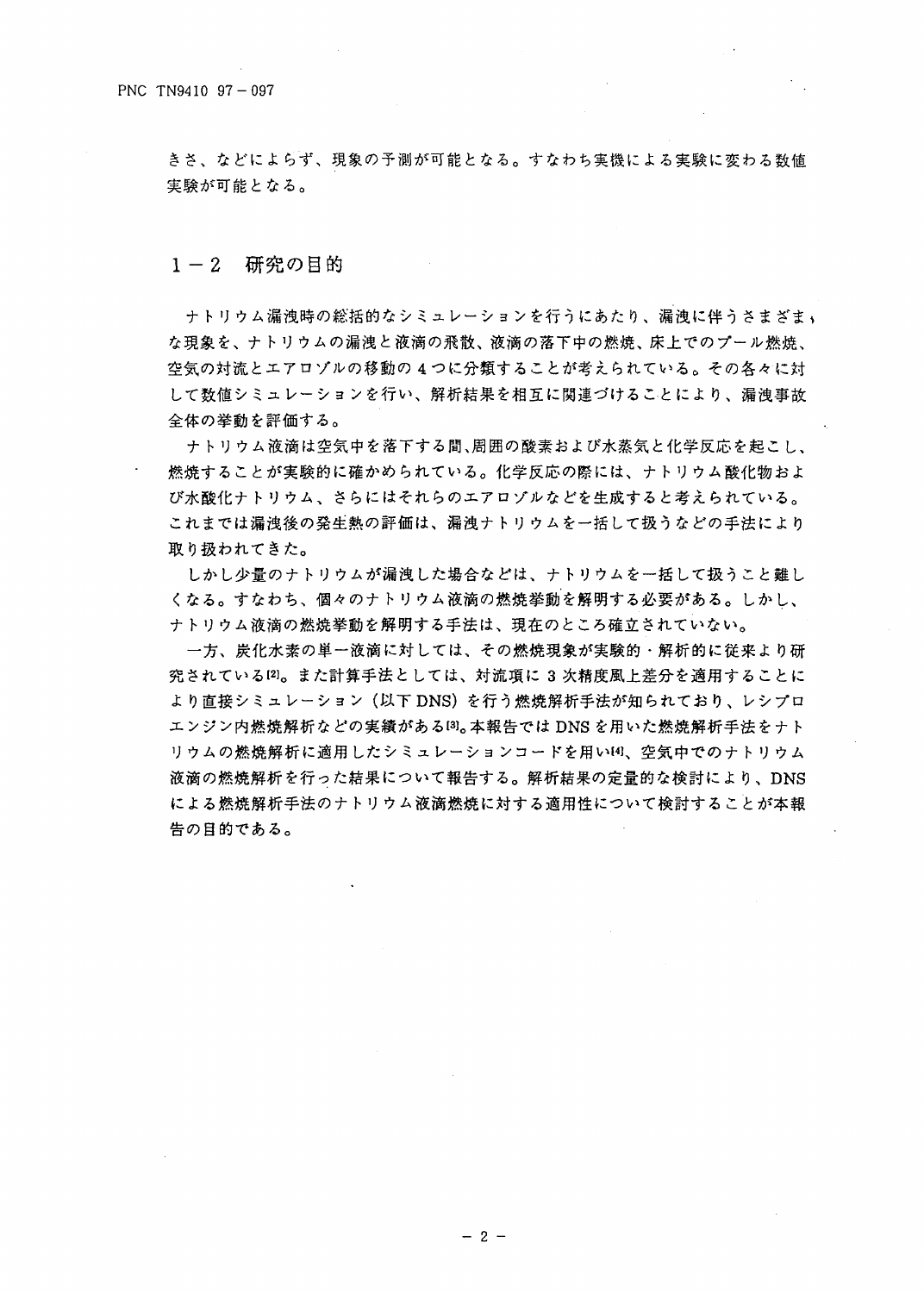## 第2章 液滴燃烧解析手法

#### $2 - 1$ 過去の研究

空気中のナトリウム液滴は、周囲の期待に含まれる酸素、水蒸気と化学反応をする。 その時、液滴の近傍には薄いナトリウム蒸気層が形成され、空気とその蒸気層の間で発 生する燃焼化学反応により化学反応種が生成・消滅すると同時に、多量の熱が発生する。 この発熱反応により、周囲の空気温度は熱伝導や輻射により熱せられる。さらにナトリ ウム液滴が空気中を落下する場合、液滴周囲には対流や拡散による流れ場が生じており、 これが燃焼化学反応による発熱や化学反応種の生成・消滅と相互に影響を及ぼし合いな がら、複雑な流れ場が形成されていると考えられる。

炭化水素などの一般的な液体燃料では、そのほとんどが蒸発過程を経て気体となり、 その気体が燃焼する。よってさまざまな蒸発過程を伴った燃焼形態が考えられ、多くの 燃焼機器が考案され実用化されている。しかし工業的には、液体を噴霧器により無数の 微粒子に微粒化し、表面積を大きくするとともに酸素と十分混合することによって燃焼 させる、いわゆる噴霧燃焼が一般的である。単一液滴の燃焼は、噴霧燃焼の素過程とし て、従来より研究が行われている。1960年代までは主に準定常近似を用いた解析が行わ れていたが、液滴燃焼が本質的に非定常であることから、1970年以降は非定常解析が行 われており、熱伝導率や比熱などの物性値の温度、濃度による変化の影響、自然対流お よび強制対流の影響、火炎からの輻射の影響、雰囲気圧力の影響、熱拡散の影響などが 定量的に検討されている[5]。

自然落下する液滴の燃焼や予混合気の閉塞容器内の燃焼などの燃焼現象は、マッハ数 近傍の非常に高速な流れとは異なり、低速の流れ場を伴う現象である。よって、局所的 な圧力変動は小さいが、火炎などの燃焼領域の前後で密度および温度は急激に変化して おり、圧縮性の影響を考慮した解析が必要である。しかしながら、一般的な圧縮性流体 の数値解析では、圧力伝播の時間スケールで解析を行うため、低速な流れ場に対しては 収束性が悪く、実用的には不都合が多い。また燃焼化学反応による発熱や化学反応種の 生成・消滅を伴うため、複雑な流れ場が形成されており、乱流流れ場を扱う必要がある。 このような圧縮性乱流計算を行うために、従来の数値計算では時間平均されたモデルが 使用されてきた。この手法はボイラー設計などの伝熱解析には有効とされ、実用レベル にある。しかしながら、反応生成物や燃焼の安定性などの検討を行うにはより詳細な解 析が必要であり、従来手法の延長のみで対応することが難しくなっている。

一方、近年の流体数値計算技術の進歩に伴い、解明された燃焼の機構に基づいて燃焼 をモデル化することにより、燃焼を含む流れ場を数値計算することが行われている。

燃焼を含む流れ場の数値解析として、レシプロエンジン内の燃焼に関して数値シミュ レーションが行われ、有効な結果が得られたとする報告☞がある。そこでは局所的な密 度変動は扱うものの、圧力に関しては微少変動を仮定した拡張 MAC 法が使用されてい る。また対流項に3次精度風上差分を適用することにより、あらわに乱流モデルを用い ることなく、複雑な流れ場の数値解析を行っている。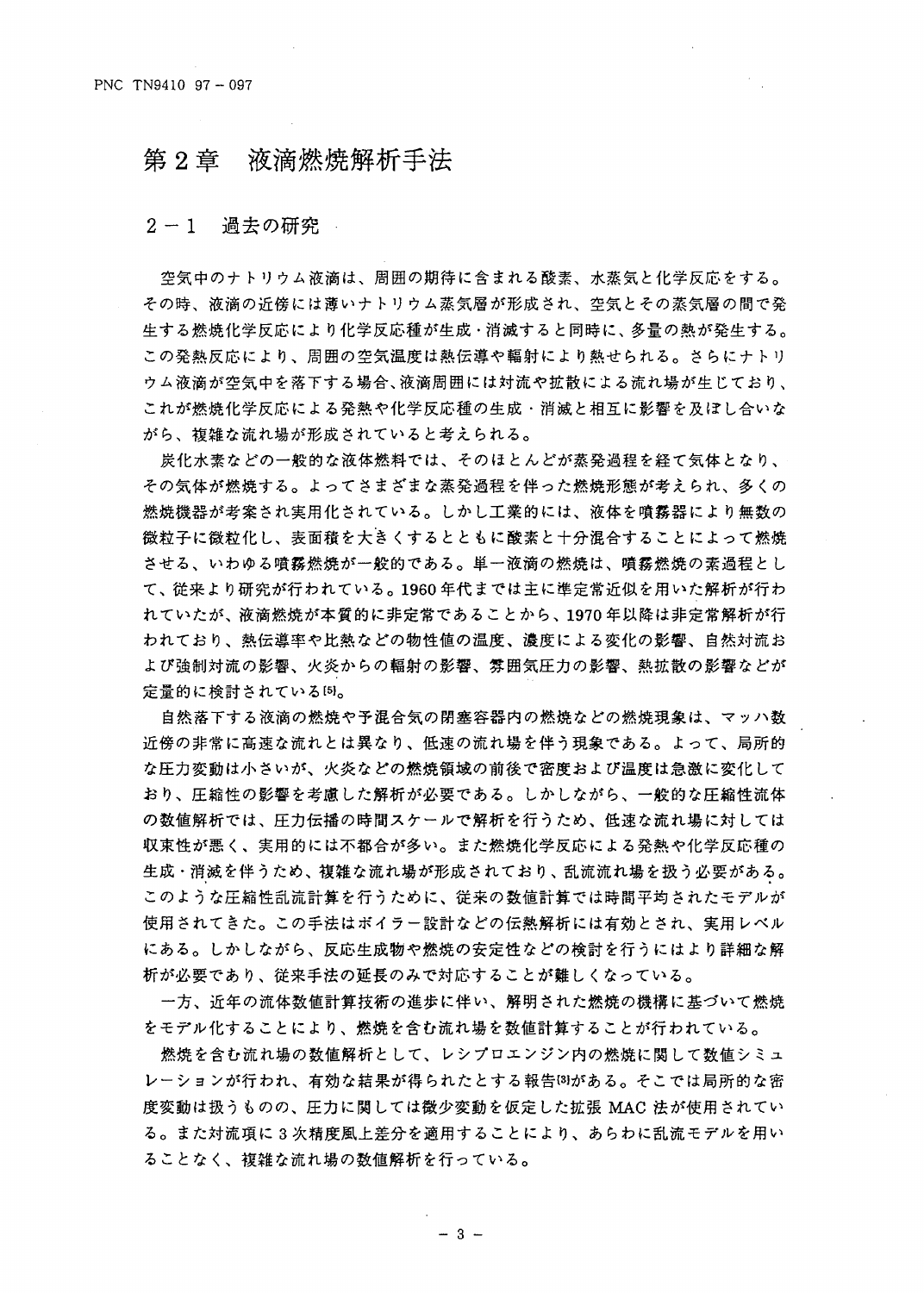またバーナによるメタンの乱流拡散火炎に関する数値シミュレーションについての報 告60がある。これは低 NOx 燃焼技術の確立などの、より高度化する開発課題に対応しう る数値計算技術の確立を目指した研究として行われている。NOx生成反応は、温度·濃 度に対する非線型性が強く非定常乱流解析が必要であり、そこでは CIP 法を用いて圧縮 性流体方程式を扱っている。また乱流モデルとしては格子平均モデルである LES により 扱っている。しかしながら、燃焼領域においては非燃焼流れとは異なるメカニズムによ る流れの乱れが発生している可能性があり、密度変化や火炎の伝播を考慮した圧縮性流 体に対するLESモデルの必要性が述べられている。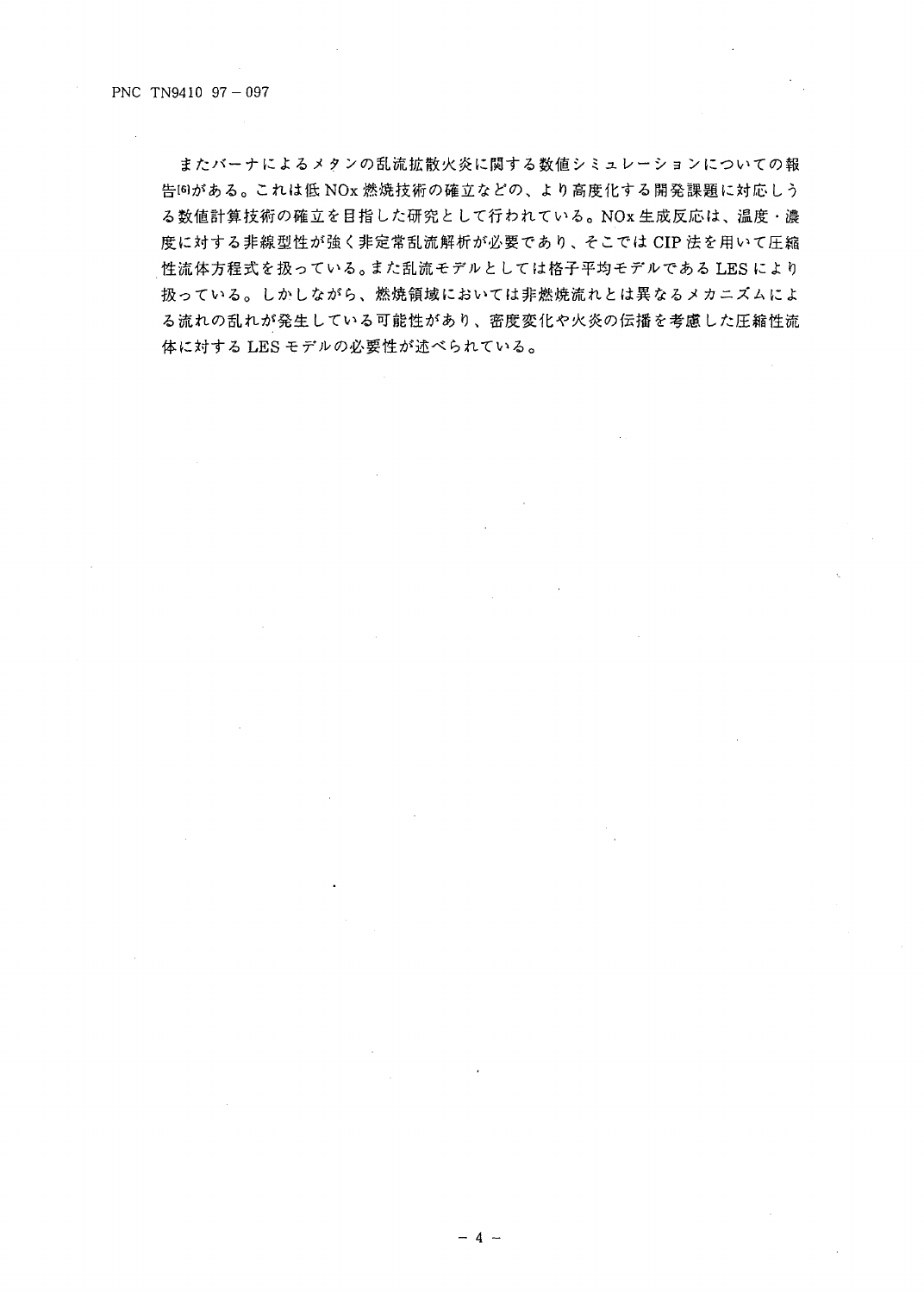#### $2 - 2$ ナトリウム液滴燃焼解析コード

ナトリウム液滴の蒸発速度や反応生成物の濃度変化は、液滴周りの対流および拡散、 化学反応に伴う反応種の生成・消滅および反応熱の発生を再現しなければならない。燃 焼解析コードで考慮すべき現象の相互関係を図1に示す。数値解析手法を用いてこれら の現象を再現し、燃焼に伴う発熱の状況、温度分布、反応生成物の濃度分布を把握する ために本報告で使用される、拡張 MAC 法を用いた直接シミュレーションによるナトリ ウム液滴燃焼解析コードの計算手法について説明する。燃焼解析コードでは、液滴周り の流れ場を記述する各種保存則(質量保存則、運動量保存則、エネルギー保存則、化学 反応種質量保存則)、気体の状態の記述式(状態方程式、蒸発)、化学種の移行の記述式 (濃度拡散)および化学反応の記述式(平衡化学反応)を考慮した基礎方程式を用いて、 有限差分法(高次精度風上差分)による直接シミュレーションを行っている。

燃焼解析コードで使用される流れ場に関する式四、ナトリウム液滴に関する式、化学 反応種に関する式、化学反応に関する式を具体的に以下に示す。

流れ場に関する式) エネルギー保存式

$$
\frac{DT_2^{n+1}}{Dt} = \frac{dT_1^{n+1}}{dt} + \frac{1}{\rho^n Cp^n} \left( \frac{dp_1^*}{dt} + \nabla \cdot (\lambda \nabla T^n) + \dot{Q}^n \right)
$$

圧力ポアソン方程式

$$
\Delta p_2^{n+1} = -\rho^{n+1} \left[ \frac{\partial \mathbf{D}}{\partial t} + \nabla (\mathbf{u} \cdot \nabla) \mathbf{u} \right] + \frac{1}{\rho^{n+1}} \nabla \rho_2^{n+1} \cdot \nabla p_2^{n+1}
$$

速度ダイバージェンス式

$$
\mathbf{D} = -\frac{Cp^{n} - R}{Cp^{n} P^{n+1}} \frac{Dp}{Dt} + \frac{1}{\rho^{n+1} Cp^{n} T^{n+1}} \Big[ \nabla \cdot (\lambda \nabla T^{n+1}) + \dot{Q}^{n} \Big]
$$

ナビア・ストークス方程式

$$
\rho^{n+1} \frac{D u}{Dt} = -\nabla p_2^{n+1} + \nabla \cdot \tau
$$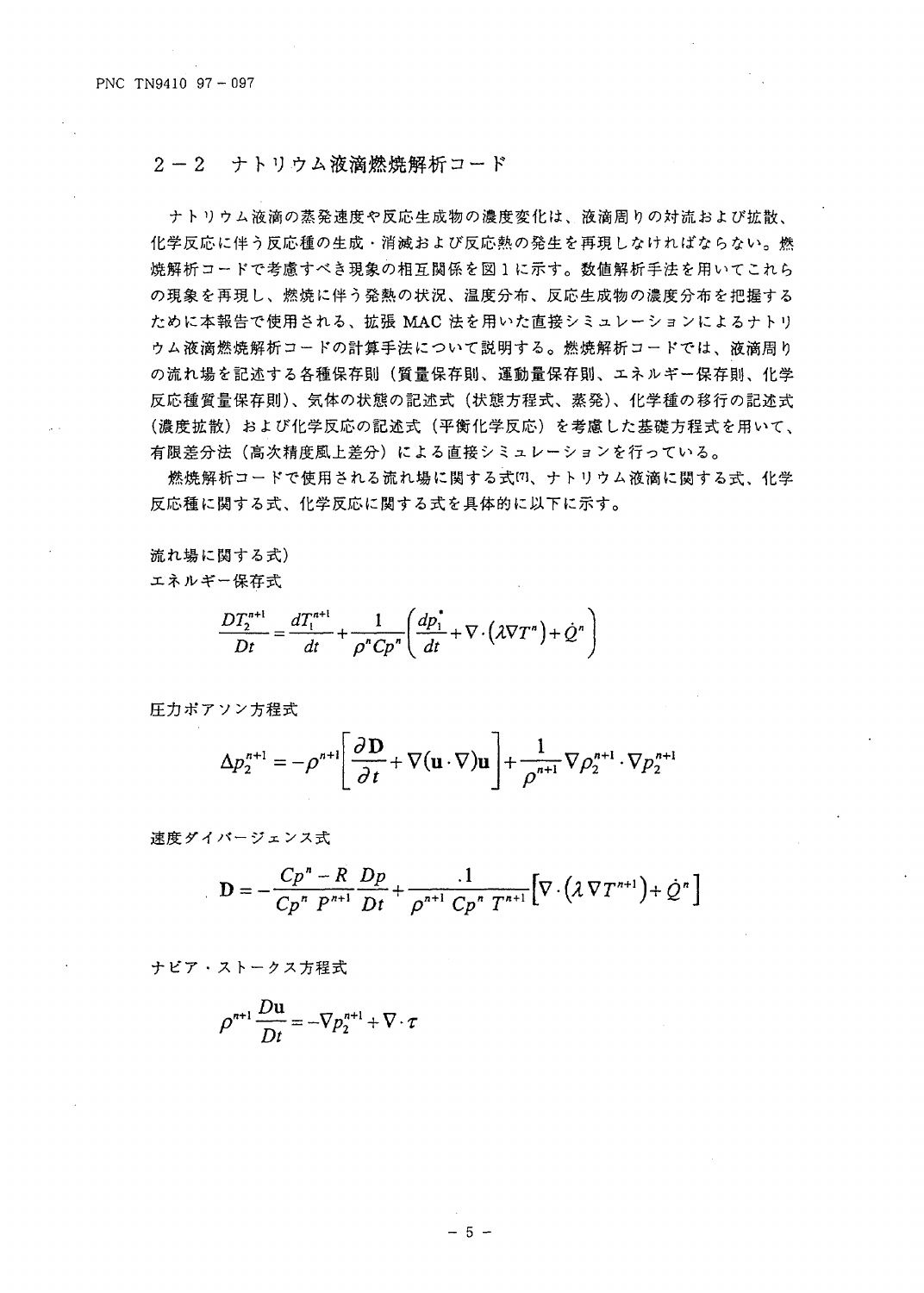ナトリウム液滴に関する式)  $\mathbb{R}^2$ 

$$
\int\limits_{V_{droplet}} \left( Cp \cdot \rho \cdot \frac{dT}{dt} \right) dv = - \int\limits_{s} \lambda_{air} \left( T_{droplet} - T_{air} \right) d\mathbf{n} dS - \int\limits_{V_{droplet}} L(\rho_{Na,sat} - \rho_{air} Y_{Na}) dv
$$

$$
\frac{\phi^{n+1}}{\phi^n} = 1 - \left( \frac{\int_{V_{droplet}} (\rho_{Na,sat} - \rho_{air} Y_{Na}) dv}{\rho_{droplet}} \right)^{1/3}
$$

化学反応種に関する式) 化学反応種質量保存式

$$
\frac{DY_i^{n+1}}{Dt} = \dot{Y}_i + \frac{1}{\rho^{n+1}} \nabla \cdot (\rho.Y_i^{n+1}V_i^{n+1})
$$

拡散方程式

$$
M_{ij}\mathbf{V}_{j}=\nabla X_{j}
$$

状態方程式

$$
p = \rho \ R \ T \sum_{i}^{8} \left( \frac{Y_i}{m_i} \right)
$$

化学反応に関する式) 圧力平衡定数

$$
K=\frac{1}{p_i^N p_i^M}
$$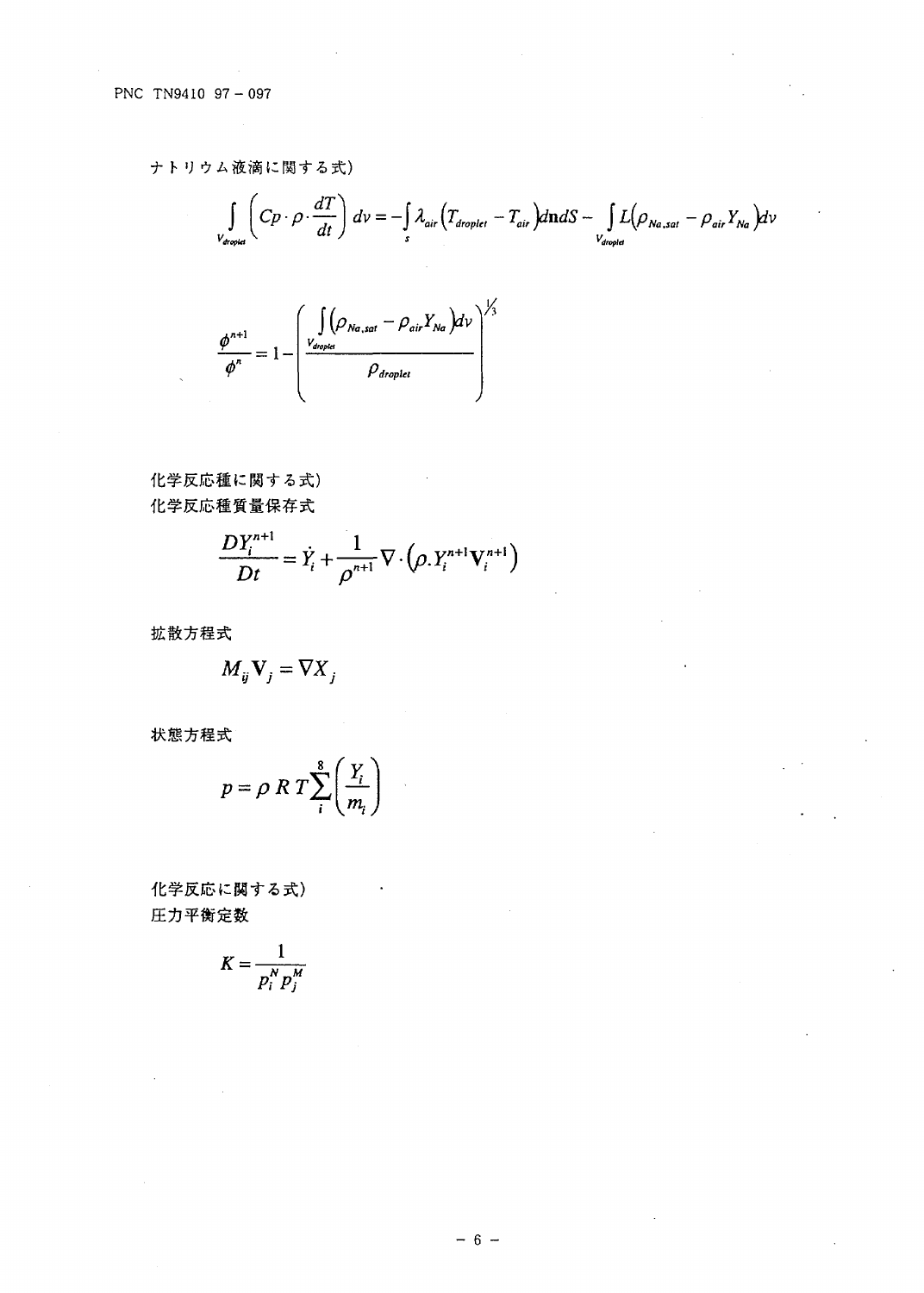拡張 MAC 法では、従来の MAC 法で現れる圧力ポアソン方程式の速度ダイバージェ ンス補正項に対して陽的に速度場を対応させるのではなく、連続の式とエネルギー保存 式および気体の状態方程式を介させていることが特徴である。

ナトリウム液滴は完全な球体であると仮定され、その変形は考慮しない。また液滴内 部でのナトリウムの流動は考慮せず、温度分布は一様であるとする。これは熱伝導度が 無限大の剛体球と仮定していることに相当する。液滴の温度変化は、周囲の空気への熱 伝導とナトリウムの蒸発分から決まる気化潜熱より求められる。ただし蒸発によるナト リウム液滴の質量・体積の減少は考慮しない。

化学反応種としては、Na、O2、H2O、H2、NaOH、Na2O、Na2O2、N2 の 8 種類が 想定され、N2を除く7種類の化学種間の反応が、それぞれ局所的に化学平衡状態に達し ていると仮定される。また N2 は化学反応に関与しないと仮定される。拡散係数は分子 動力学に基づく導出式が用いられる

圧力平衡定数は、場の温度に対してあらかじめ評価しておき、燃焼解析コード内部で は温度に対する7次の関数として計算する。ナトリウム蒸気の分圧は、液滴表面の隣接 ノードで常に飽和蒸気圧に達しているものとして計算される。

差分法による離散化は、対流に関する空間微分には3次精度風上差分法、それ以外の 空間徴分には2次精度の中心差分法を用いている。また時間積分にはオイラー陰解法を 用いている。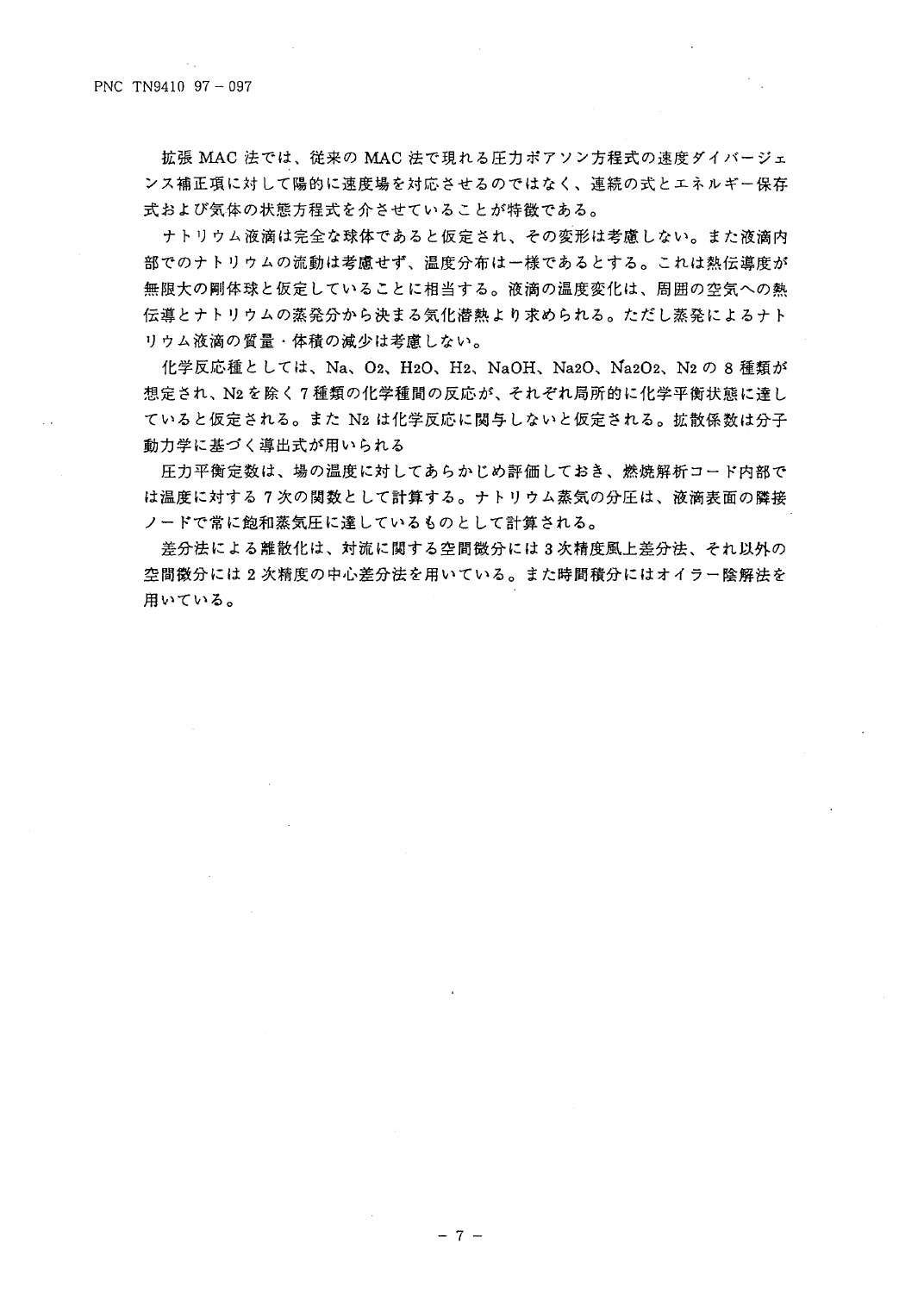#### 第3章 評価解析

#### 問題設定  $3 - 1$

本章では、ナトリウム液滴燃焼解析コードによる解析結果と、それに対する考察を述 べる。本章で解析を行った計算体系を図2に示す。空気中を一定速度で落下している状 況を想定しており、縦長の直方体内部に液滴が固定され、下部から一様な空気が流れて いる。解析を行った体系の大きさ、メッシュ分割数、液滴の直径と初期温度、一様流の 風速と温度の各パラメータ範囲を表1に示す。また、流入側、流出側、側壁側のそれぞ れについて、流速、圧力、温度に関する境界条件を表2に示す。

| ナトリウム液滴                                 |                             |                                                                 |                      | 流入一様流             |                  |                     |
|-----------------------------------------|-----------------------------|-----------------------------------------------------------------|----------------------|-------------------|------------------|---------------------|
| 直径<br>ΥФ)                               | 初期温度<br>$(\mathrm{T_{Na}})$ | 密度<br>流速<br>圧力<br>空気条件<br>(၀)<br>P)                             |                      |                   |                  | 温度<br>$\mathbf{T})$ |
| $2.0 - 6.0$<br>$\mathbf{m}\mathbf{m}$ ) | 853.15<br>K)                | N <sub>2</sub> :73%, O <sub>2</sub> :26%<br>H <sub>2</sub> O:1% | $2.0 - 8.0$<br>(m/s) | 0.5925<br>(kg/m3) | 1.013x105<br>(Pa | 573.15<br>(K)       |

表1 解析パラメータ範囲

### 表 2 解析境界条件

|        | 流入側      | 流出側    | 側壁側         |
|--------|----------|--------|-------------|
| 流速 (V) | 一様流流速、Vo | 1次外挿   | 一様流流速で移動、Vo |
| 圧力 (P) | ノイマン条件   | ノイマン条件 | ノイマン条件      |
| 温度 (T) | 一様流温度、To | 1次外挿   | 一様流温度、To    |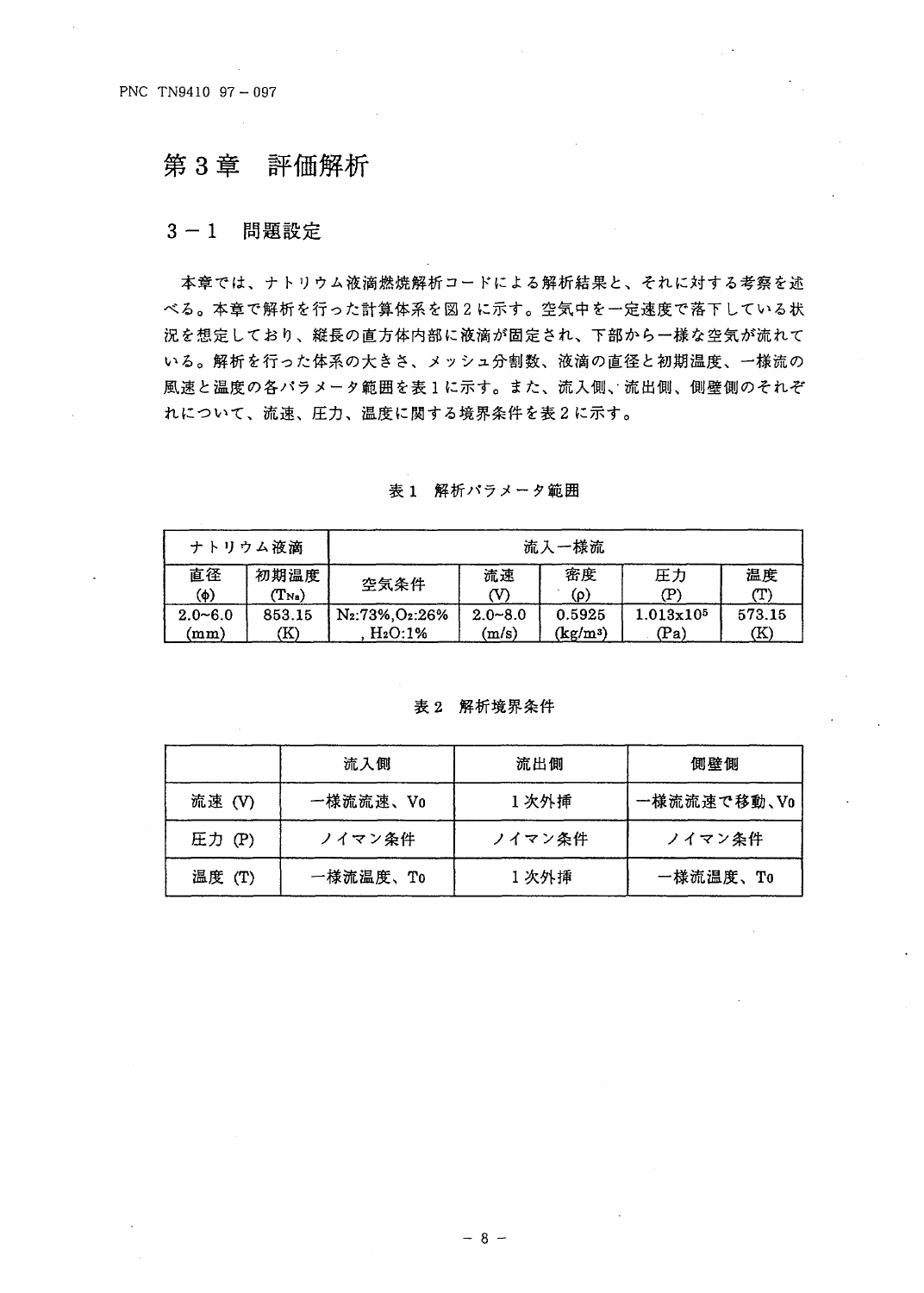## 3-2 予備的解析

計算安定条件)

本計算における時間刻みと計算安定条件について考察する。流れ場の解析ではクーラ ン条件が制限となる。代表速度として風速 (V=5.0m/s) を、格子幅として 0.25(mm)を とると、そのクーラン条件は以下のようになる。

$$
C = u \frac{\Delta t}{\Delta x} = 2.0 \times 10^4 \,\Delta t \leq 1.0
$$

よって時間刻みは Δt < 5.0x10-5 (s) となる。

また、化学反応種間の拡散を取り扱うため、拡散数も制限となる。簡単のため2種類 の化学種に着目すると、拡散方程式から以下のように拡散速度が求められる。

$$
\mathbf{V}_i \approx \frac{D_{ij}}{X_i X_i} \cdot \nabla X_i
$$

この拡散速度を化学反応種質量保存式に代入し、以下の放物型方程式を得る。

$$
\frac{DY_i}{Dt} = \frac{\dot{\omega}}{\rho} - \frac{D_{ij}}{X_j} \cdot \Delta Y_i
$$

分子動力学に基づく拡散係数導出式から、拡散係数は以下となる。

$$
D = \frac{D_{ij}}{X_i} = 1.8573 \times 10^{-7} \cdot \frac{\sqrt{T^3 (\frac{1}{m_i} + \frac{1}{m_j})}}{p \sigma^2 \Omega} \cdot \frac{\Delta t}{(\Delta x)^2}
$$

分子量として空気、温度として 1,300 (K)、圧力として 1.013x105 (Pa)、格子幅として 0.25(mm)を与えることにより、拡散方程式の安定条件は以下のようになる。

$$
d = D \frac{\Delta t}{\left(\Delta x\right)^2} = 4.0 \times 10^3 \Delta t \le \frac{1}{2}
$$

よって時間刻みは At < 1.25x10-4(s) となる。分子量として水素を考えた場合、より時 間刻みの条件は厳しくなり、 Δt < 3.3x10-5 (s) となる。

以上の考察から、液滴燃焼計算を安定して進めるには拡散数の条件を満足させねばな らない。拡散数は体系の温度によりほぼ一意に定まるため、本計算は本質的に時間刻み 幅を10-5のオーダーとしなければならない。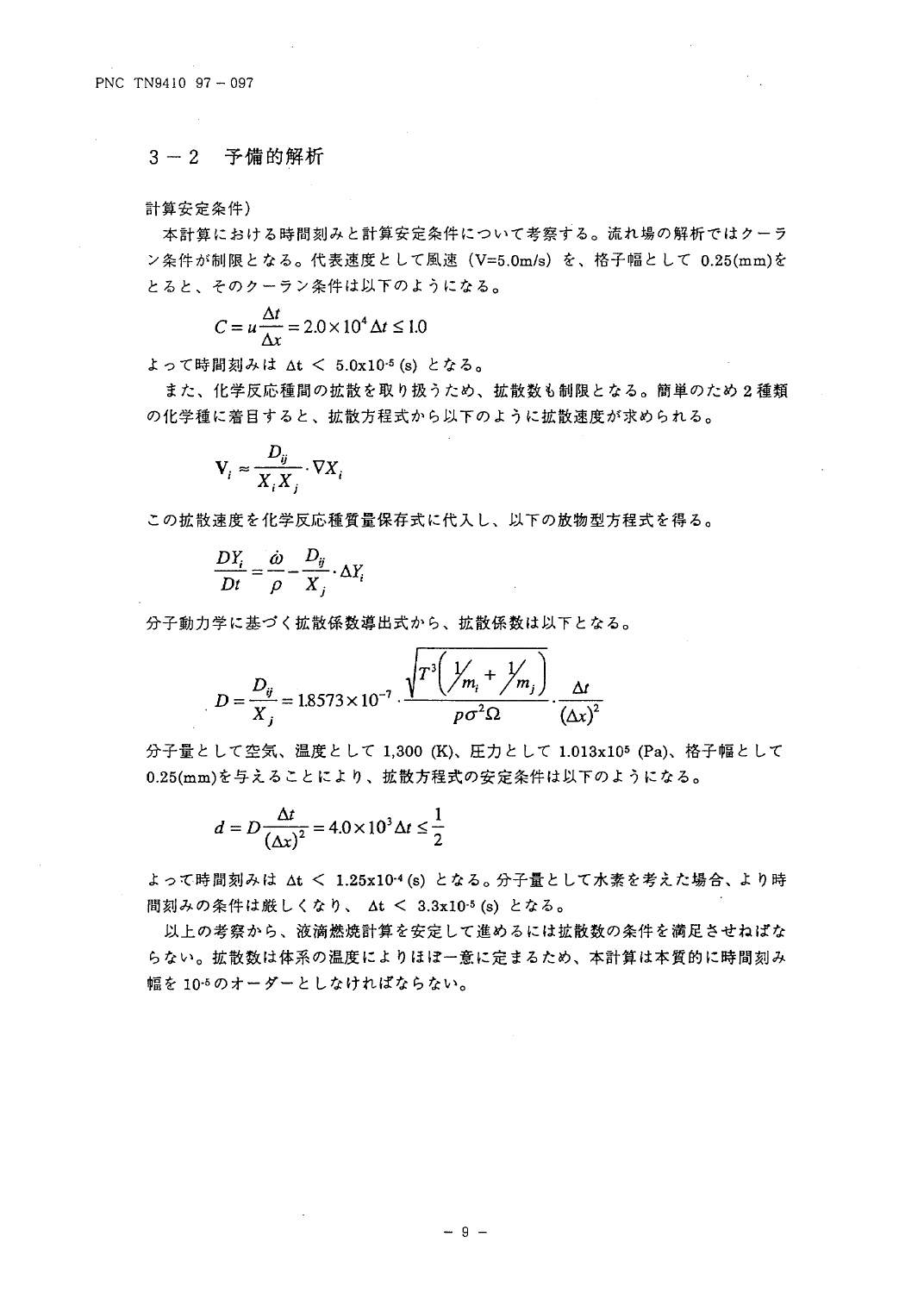メッシュ分割数の影響評価解析)

ナトリウム液滴燃焼解析コードの検証に際し、予備的な解析として、解析体系のメッ シュ分割の影響について考察する。液滴径・初期温度、一様流速度・温度、解析体系、 時間刻み幅などの解析条件を同一とし、メッシュ分割数のみを変化させた表3に示され る2ケースについて、解析結果を比較する。

表3 メッシュ分割数の影響評価での解析条件

| ース | 液滴径             | 液滴初期   | 様流流入    | 一様流    | 解析体系       | トーメッシュ                | 時間刻            |
|----|-----------------|--------|---------|--------|------------|-----------------------|----------------|
| #  | $\mathbf{mm}$ ) | 温度(K)  | 速度(m/s) | 温度(K)  | $\bf (mm)$ | 分割数                   | $\lambda$ (ms) |
| 2  | 4.6             | 853.15 | 5.0     | 573.15 | 15x15x30   | 32x32x64<br>64x64x128 | 0.05           |

計算結果)

ケース 1、2の、Na 液滴中心を含む x-z 平面内での温度分布を図3および図4に示す。 まず、ケース2での燃焼の様子を時系列で考察する。

0~0.75 (ms) : 液滴後方で激しい燃焼と膨張が観察される。

 $10$  (ms) : 液滴後方にチューリップ状の高温温度領域が形成。

以後、高温領域が左右にゆれる様子が観測される。

: 液滴後方に流れの巻き込みが観測される。この領域の燃焼率は低い。  $25$  (ms)

: 高温温度領域の若干の膨張、収縮が観測されるが、燃焼はほぼ安定。  $50 \text{ (ms)}$ 

最高温度は約 1200K となっている。一方、ケース1では、

: 液滴後方にチューリップ状の高温温度領域が形成。  $10 \text{ (ms)}$ 

: 高温温度領域の若干の膨張、収縮が観測されるが、燃焼はほぼ安定。  $50 \text{ (ms)}$ 

しかし、ケース1で観測された、高温温度領域の左右へのゆれや液滴後方での巻き込み による低燃焼領域の形成は観察されない。最高温度は約100℃高い約1300Kである。

解析体系全体で発熱密度を体積積分した総発熱量を、ケース 1、2 で比較したものを 図5に示す。また、解析体系流出部におけるナトリウム酸化物 (NazO、NazO2) の平均 モル分率を比較したものを図6に示す。ケース1での発熱量、ナトリウム酸化物は、ケ ース2の場合と比較し大幅に高く、解析結果がメッシュ分割に依存していることが分か る。よって本報告では、メッシュ分割数を同一として以後の解析を実施した。

本来、蒸発現象は、液滴の表面温度や周囲の温度、対流・拡散速度などの物理量に依 存しており、メッシュ依存性のない新たな蒸発モデルを開発する必要がある。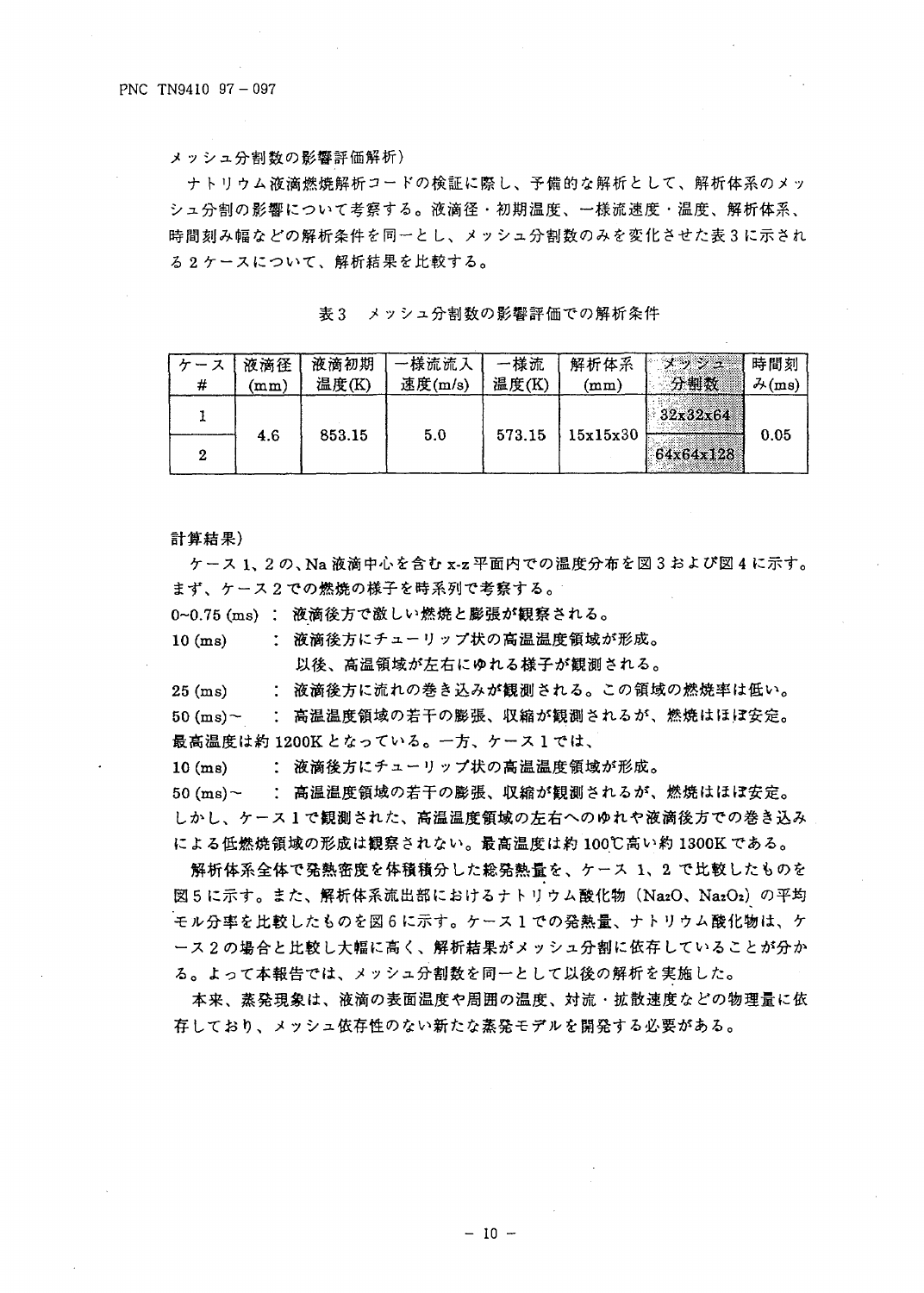#### $3 - 3$ 液滴径の影響評価解析

ナトリウム液滴径の影響ついて考察する。液滴初期温度、一様流速度・温度、メッシ ュ分割数などの解析条件を同一とし、液滴径のみを変化させた表 4 に示された 3 ケース についての解析結果を比較する。解析体系の大きさは、液滴径に対する大きさがほぼ相 似になるよう定めた。またケース3の時間刻み幅については、数値計算上の安定性の観 点から、拡散数の条件より、ケース2の1/5と定めた。

表 4 液滴径の影響評価での解析条件

| # | 液滴径<br>(mm) | 液滴初期<br>温度(K) | -様流流入<br>速度(m/s) | 様流<br>温度(K) | 解析体系<br>(mm)    | メッシュ<br>分割数 | 時間刻<br>$\lambda$ (ms) |
|---|-------------|---------------|------------------|-------------|-----------------|-------------|-----------------------|
| з | 2.0         |               |                  |             | 6 5x6 5x<br>183 |             | 0.01                  |
| 2 | 4.6         | 853.15        | 5.0              | 573.15      | $ $ 15x15x30    | 64x64x128   | 0.05                  |
|   | 6.0         |               |                  |             | 20x20x40        |             | 0.05                  |

計算結果)

解析体系全体で発熱密度を体積積分した総発熱量について、ケース2、3,4で比較 したものを図7に示す。いずれの場合も時間の経過に従い、液滴温度の低下によるナト リウム蒸発量の減少により、発熱量はほぼ一定の傾きをもって低下していく。また発熱 量の振動も小さくなって行くが、振動が収束するまでの時間を比較した場合、液滴径の 増加に従い収束までの時間が長くなることがわかる。特に 6.0mm の場合、0.02s~0.05s の間、発熱量が大きく変化している。これは液滴後方の空気の流れ込みが激しく、低発 熱領域が広く、かつ左右へのゆれが大きいことが原因である。

また液滴表面積あたりの発熱量変化を図8に示す。時間の経過とともに、液滴径に関 わらずほぼ同一値に収束していく様子が観察できる。発熱量と液滴燃焼速度との間に比 例関係を仮定すれば、液滴の燃焼速度が液滴径の約2乗に比例した計算結果が得られた ことになり、本計算条件内では、燃焼量が液滴径で整理できる可能性がある。

 $-11 -$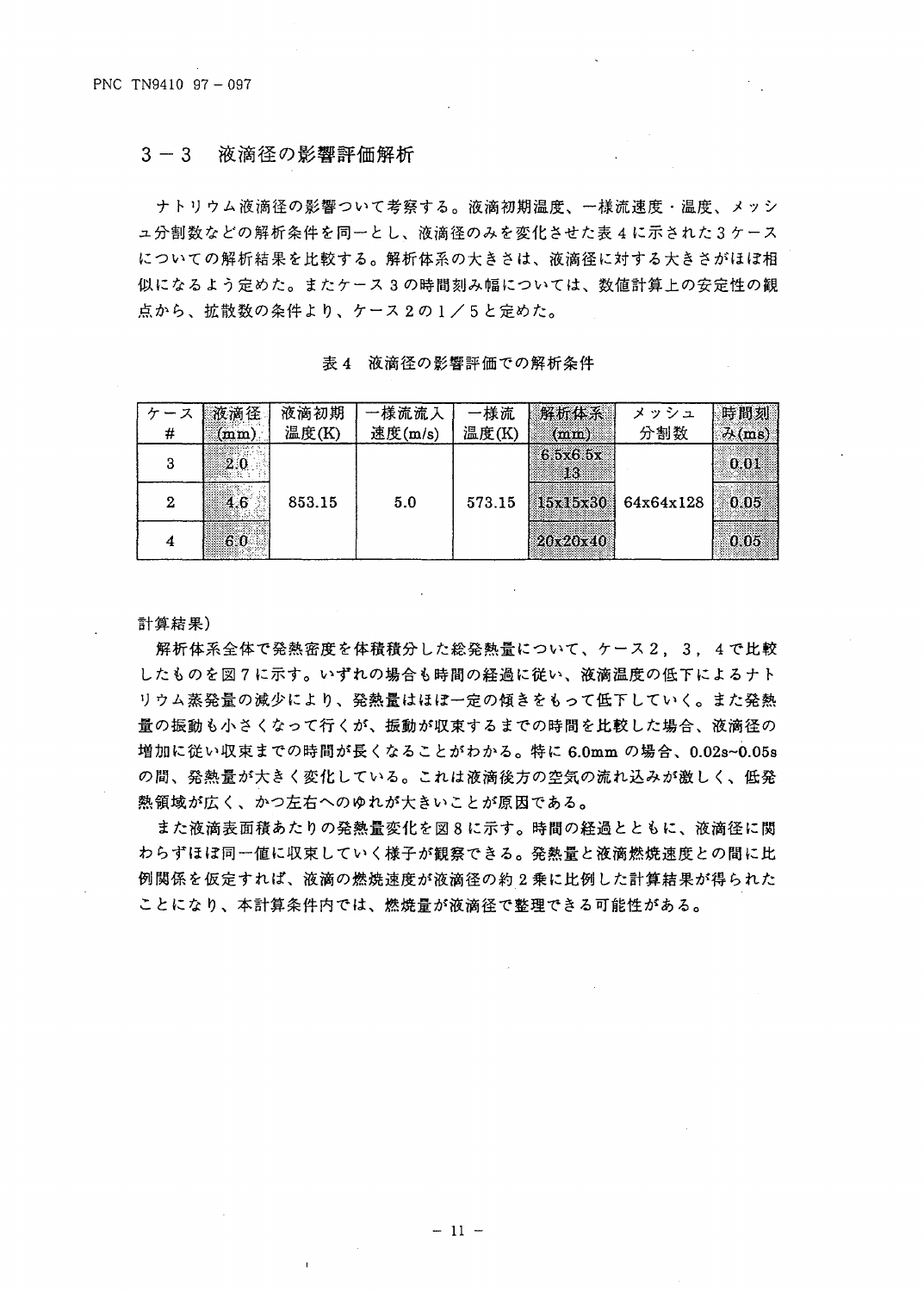3-4 風速の影響評価解析

流入側一様流の流速の影響について考察する。液滴径・初期温度、一様流温度、メッ シュ分割数、解析体系、時間刻み幅などの解析条件を同一とし、一様流流入速度のみを 変化させた表5に示される3ケースについて比較する。時間刻み幅については、風速の 変化によりクーラン数は変化するものの、数値計算上の安定性は拡散数の条件より定ま るため、特に変更を要しない。

表5 風速の影響評価での解析条件

| ース | 液滴径             | 液滴初期   | 一様流流入   | 様流     | 解析体系            | メッシュ      | 時間刻            |
|----|-----------------|--------|---------|--------|-----------------|-----------|----------------|
| #  | $(\texttt{mm})$ | 温度(K)  | 速度(m/s) | 温度(K)  | $(\texttt{mm})$ | 分割数       | $\lambda$ (ms) |
|    |                 |        | 3.0     |        |                 |           |                |
|    | 4.6             | 853.15 | 5.0     | 573.15 | 15x15x30        | 64x64x128 | 0.05           |
| 6  |                 |        | 8.0     |        |                 |           |                |

計算結果)

液滴の温度変化を、ケース2,5,6について比較したものを図9に示す。液滴の温 度変化は、ナトリウム蒸気の蒸発熱と液滴表面近傍での空気の熱伝達からエネルギーの 増減から求められている。本解析における液滴温度 853K 程度の場合、蒸発熱による液 滴の内部エネルギー変化は、熱伝導によるものより約2桁大きい。温度低下率が一定で 風速の影響がほとんどないことは、ナトリウム蒸発量がほぼ一定であることを意味する。

解析体系全体で発熱密度を体積積分した総発熱量の比較を図10に示す。いずれの場 合も、発熱量は時間の経過とともに、ほぼ一定の傾きをもって低下していく。風速の増 加とともに、発熱量が増加する傾向も確認できる。これは、液滴粒子の蒸発について Frossling が見出した強制対流における蒸発速度の実験式6

$$
\frac{m}{m_0} = \left(1 + 0.276 \,\text{Re}^{\frac{1}{2}} \cdot \text{Sc}^{\frac{1}{3}}\right)
$$

の傾向と一致する。すなわち上式は、液滴径一定かつ液滴周囲の動粘性係数が同一の条 件下では、 Re 数の平方根、すなわち風速の平方根が発生熱量と線形関係を持つことを 意味している。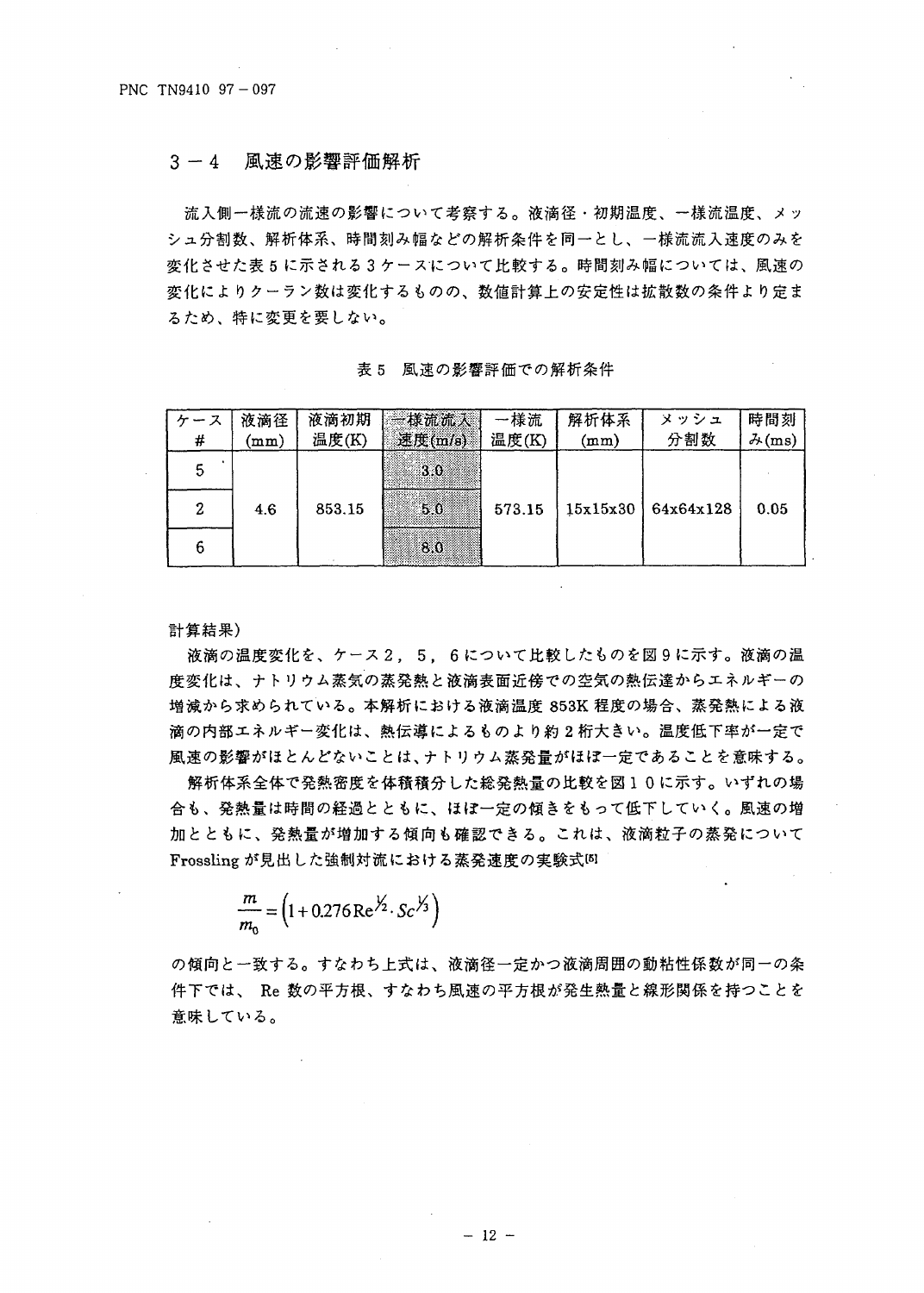ケース6での、化学反応種 (O2.H2O.NaOH.Na2O.Na2O2) の流出側出口面における平 均モル分率の時間変化を図11に示す。事象初期では酸化物が比較的多く発生している。 これは、事象初期での急激な燃焼の結果、液滴後部において水分が欠乏した領域が生じ たためである。また、時間が経過とともに、水酸化物が酸化物より支配的に発生するよ うになる。これは、燃焼が比較的穏やかに進行している状態では、周囲から水分が拡散 により供給され、水酸化物生成反応が進行するためである。以上より、水分が存在する 場合、NaOH 生成反応が支配的となることから、環境中の湿度がナトリウム液滴の燃焼 反応に大きな影響を及ぼすことがわかる。

流出側出口での水酸化ナトリウム(NaOH)の流出量の時間変化を図12に示す。こ れは、流出側における NaOH 平均モル分率に、流入側一様流の流速を乗じることにより、 NaOH 流出量を簡易的に評価したものである。図 12 により、NaOH 生成量の多少が、 発生熱量の大小と一致した傾向をしめすことが確認できる。低流速の場合に NaOH 生成 量が少ないのは、拡散による側壁からの漏れが相対的に大きくなるためである。また、 事象初期において NaOH 流出量が少ないのは、液滴周囲で生成されたナトリウム化合物 が対流に乗って流出するのに時間を要するためである。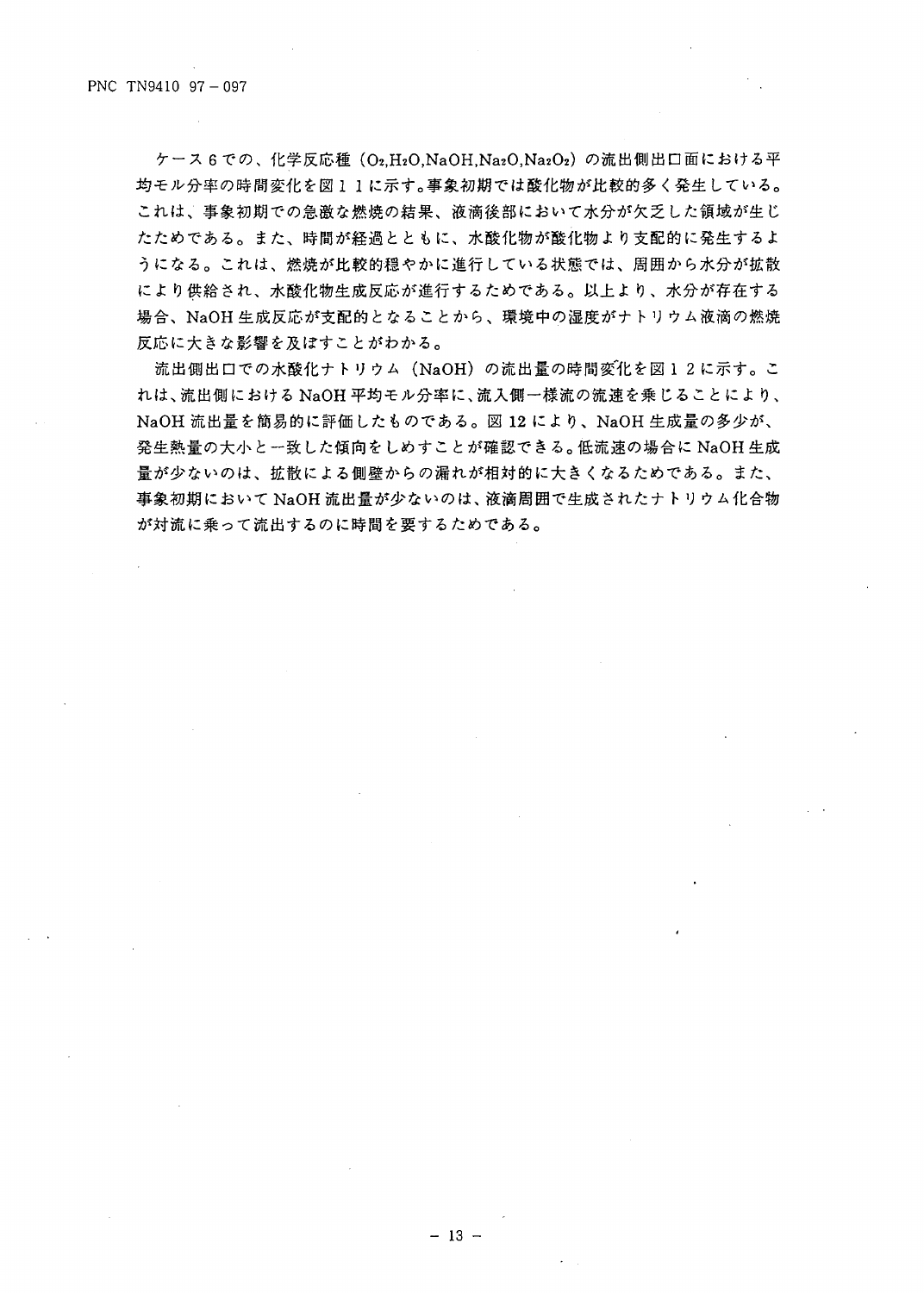## 第4章 今後の課題

4-1 エアロゾルモデル

本報告では、燃焼化学反応では気体状のナトリウム酸化物、水酸化物が発生すると仮 定し、平衡化学反応論を用いて生成量を評価している。しかし現実には気体のほかにエ アロゾル状の酸化物、水酸化物が生成すると考えられる。エアロゾルが生成する場合、 気体が生成する場合と比較し、気化潜熱に相当するエネルギーが余分に放出され、液滴 周囲の温度がより高くなると考えられる。また、エアロゾルの体積は気体と比べ無視で きるため、エアロゾル生成領域での圧力は局所的に低くなっていると考えられる。さら にエアロゾルの拡散速度は気体と異なるとともに、重力沈降、熱泳動、拡散泳動などの 特有の現象があり、その移動挙動は複雑である。より現実的なシミュレーションには、 燃焼を伴う強制対流場におけるエアロゾルの移行挙動を評価する必要がある。

詳細温度場モデル  $4 - 2$ 

化学反応は、反応種濃度や温度に対する依存性が強い。現在、液滴内部は均質化して 扱っており、その温度分布は考慮していない。また液滴のごく近傍では燃焼により急激 な温度変化が生じていると考えられる。さらに液滴燃焼では、輻射の影響が無視できな いことが知られており、これらを考慮したより詳細な温度場計算が必要である。

液滴内部およびごく近傍の温度場計算は、より詳細なメッシュ分割が可能な熱流動解 析コードを用いて評価し、その解析結果を燃焼解析に反映させることが考えられる。

4-3 ナトリウム蒸発モデル

本報告では、ナトリウム蒸発量は、ナトリウム蒸気が表面近傍で飽和蒸気圧条件にあ ると仮定することにより評価を行っている。そのため蒸発量がメッシュ分割に大きく影 響されるという問題が生じている。

本来、蒸発は物理的な現象であり、メッシュ分割に影響されないモデル化が必要であ る。ナトリウム液滴表面には、ナトリウム蒸気が飽和した層が存在していると考えられ る。この層からナトリウム蒸気が対流・拡散により供給されると考えることにより、蒸 発現象をモデル化し、定式化することができる。

コードの高速化  $4 - 4$ 

液滴燃焼計算には多大な時間を要している。例えば、液滴径 2mm の計算では、実時 間 0.1 秒の計算に Alpha チップ(クロック周波数 500MHz)を用いて、約1ヶ月を要し ている。実用的な評価解析を行うためには、計算の高速化が必要不可欠である。

本コードでは、圧縮性の乱流流体解析に拡張 MAC 法を用いており、圧力ポアソン方 程式の収束計算に多大な時間を必要としている。収束計算では、各計算点において SOR 法を用いて残差計算を行っている。SOR 法はベクトル化、並列化による高速化が有効で あることが知られており、本計算コードでも大幅な計算時間短縮が期待できる。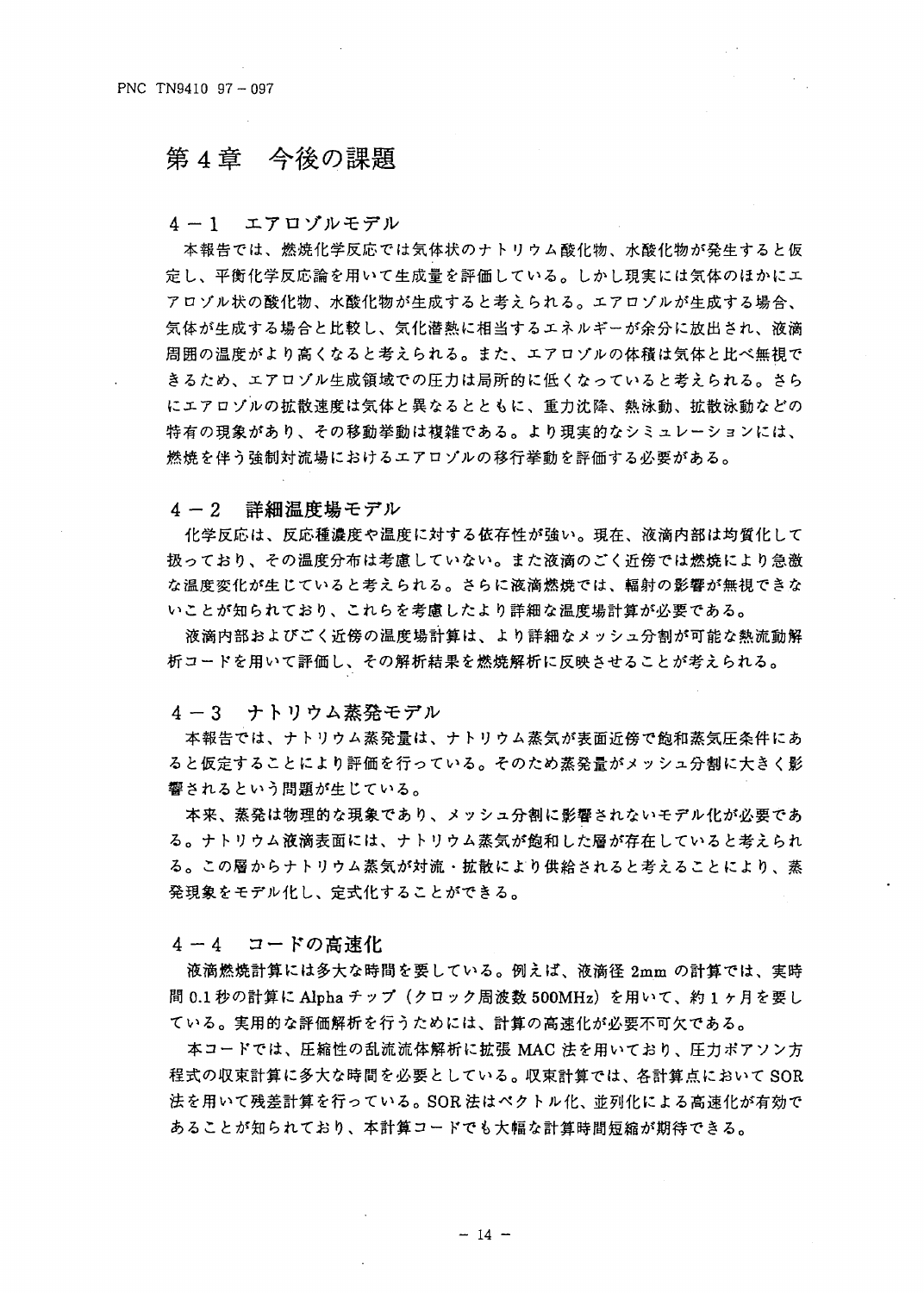#### 第5章 結言

 $\sim$ 

本研究では、拡張 MAC 法を用いたナトリウム液滴の燃焼解析コードの検証解析を実 施した。液滴径、一様流流速などのさまざまな計算条件に対してパラメータ解析を行い、 それらの解析結果に対して定性的·定量的な検討を行った。その結果、以下のことを明 らかにした。

・燃焼量の液滴径に対する増加傾向が、燃焼工学上の知見と適合すること。

・燃焼量が風速に伴い増加し、液滴燃焼における蒸発量評価式と傾向が一致すること。 以上のことから、本燃焼解析シミュレーションコードが、ナトリウム液滴の燃焼解析 に有効との見通しを得ることができた。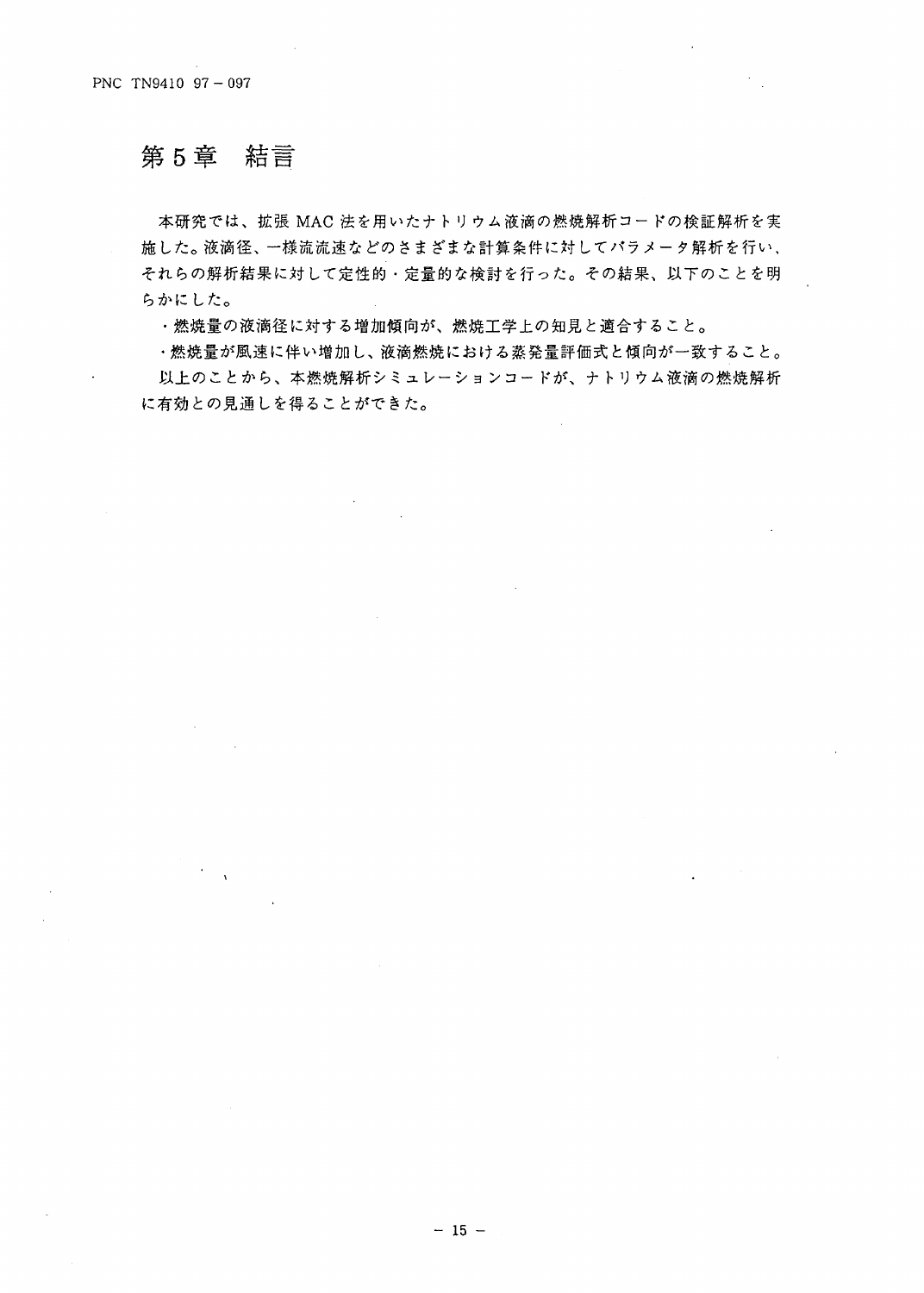$\sim 10$ 

**Contractor** 

## 謝辞

ナトリウム液滴燃焼解析コードの開発者であり、研究において助言を頂いた熱流体技 術開発室の大平博昭副主任研究員、研究会の場で多くの助言をいただいた山口彰熱流体 室長代理に感謝の意を表します。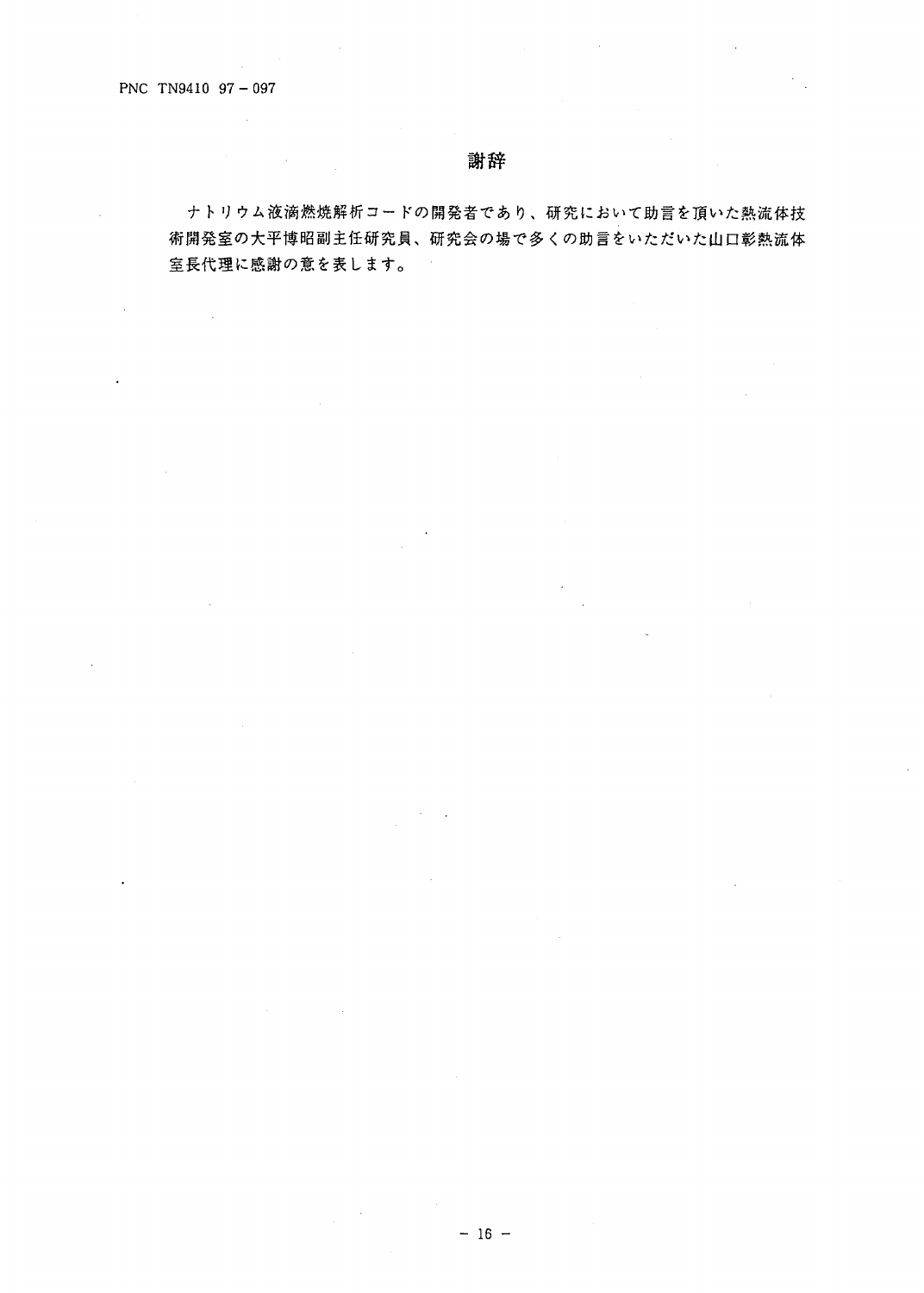- [1] 伊藤和元 他 10 名、"「もんじゅ」ナトリウム漏えい事故に関する技術報告"、日本 原子力学会誌、39、9、pp. 704-732 (1997)
- [2] J. C. Birchley and N. Riley, 'Transient Evaporation and Combustion of a Composite Water-Oil Droplet', Combustion and Flame, 29, pp.145-165 (1977)
- [3] K. Naitoh and K. Kuwahara, 'Large eddy simulation and direct simulation of compressible turbulence and combusting flows in engines based on the BI-SCALES method', Fluid Dynamics Research, 10, pp.299-325 (1992)
- [4] 山口 彰 他 3 名、"ナトリウム漏洩・燃焼挙動の機構論的解析手法の開発"、PNC TN9410 97-040 (1997)
- [5] 燃焼工学ハンドブック、日本機械学会 (1995)
- [6] 伊藤誠一、"乱流拡散火炎のラージエディーシミュレーション"、第33回燃焼シン ポジウム、27、pp.81-83、東京 (1995)
- [7] K. Kuzuu, K. Ishii and K. Kuwahara, 'Numerical simulation of premixed flame propagation in a closed tube', Fluid Dynamics Research, 18, pp.165-182 (1996)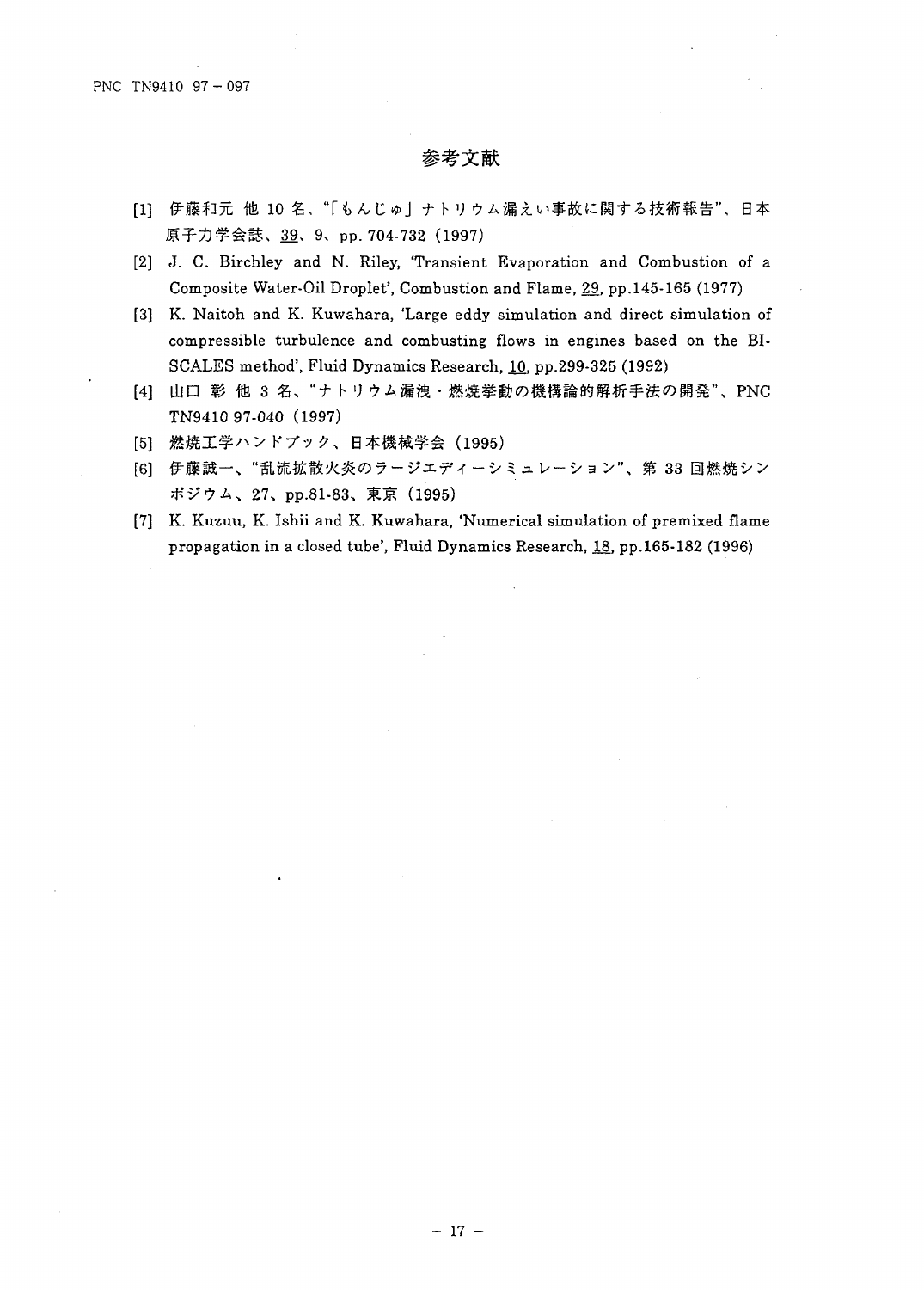

図1 ナトリウム液滴燃焼解析で考慮する現象と相互関係



図2 ナトリウム液滴燃焼解析体系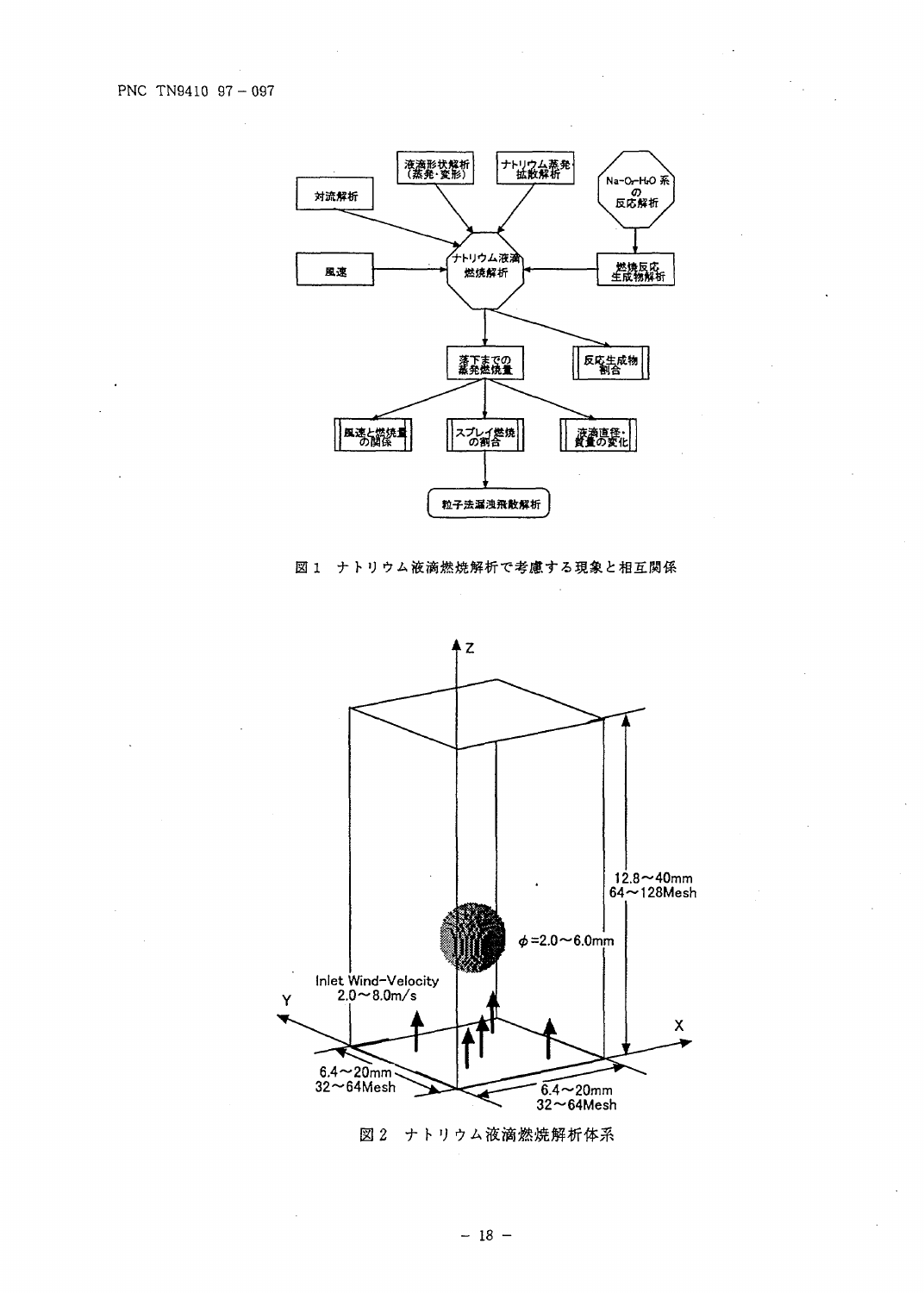$\hat{\mathcal{A}}$ 



 $\frac{1}{\sqrt{2}}$ 

図3 x-z 平面内の温度分布 (ケース1) (単位 K)  $\sim$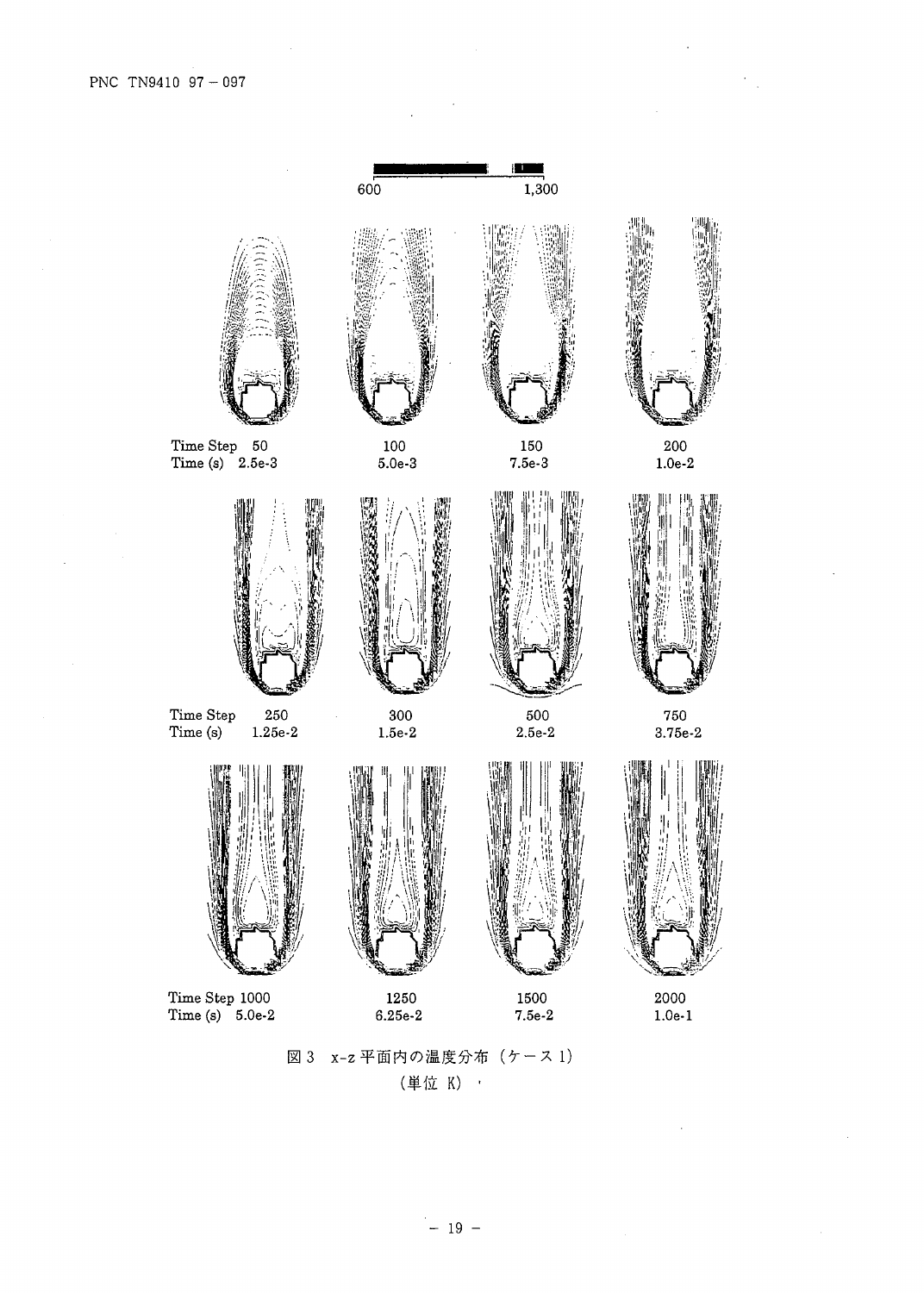$\hat{\mathcal{A}}$ 



 $\ddot{\phantom{0}}$ 

 $\frac{1}{2} \frac{1}{2}$ 

### x-z 平面内の温度分布 (ケース2) 図 4 (単位 K) ·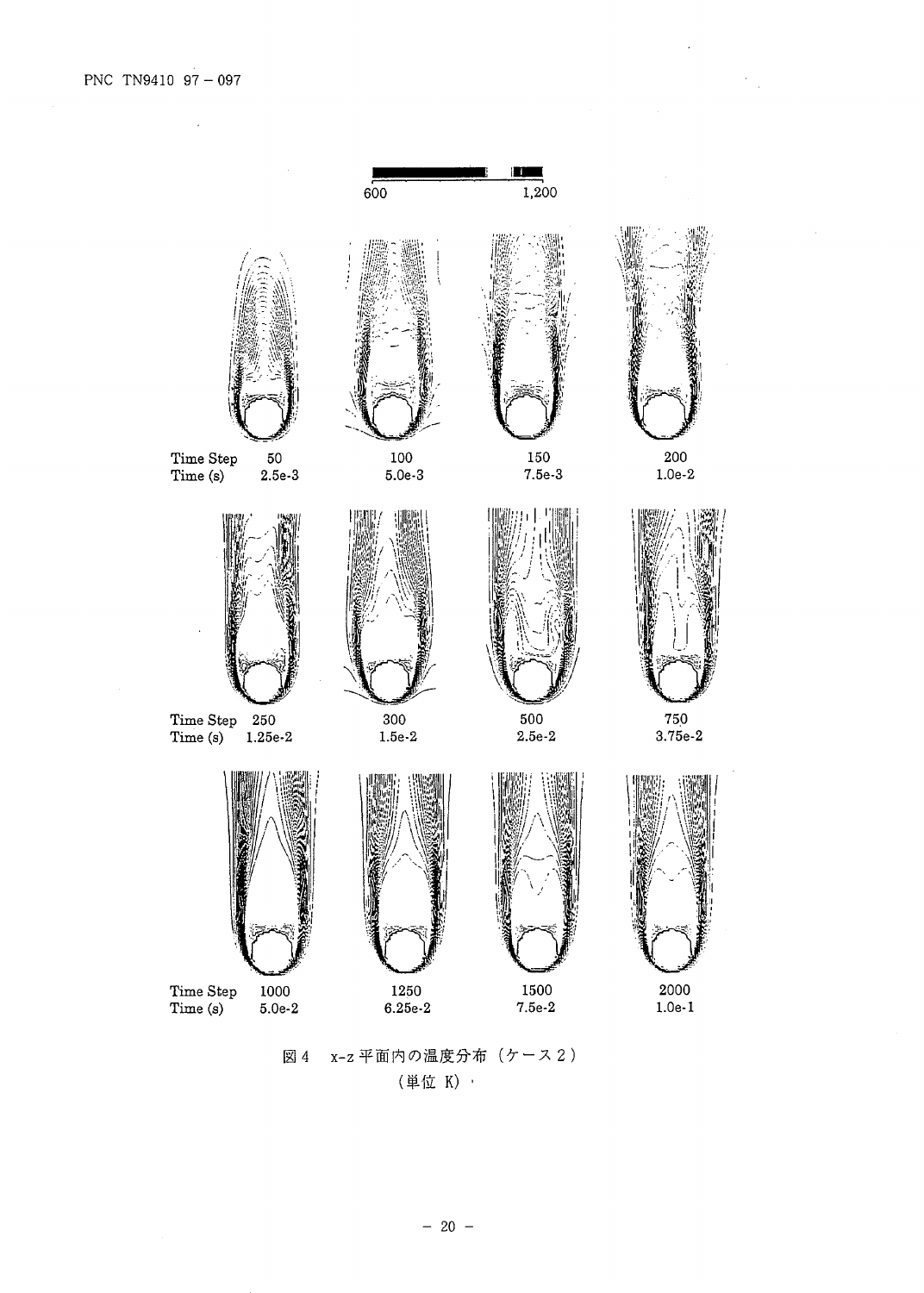

発熱量の時間変化 (ケース1、2) 図 5



ナトリウム酸化物平均モル分率の流出側における時間変化(ケース1、2) 図 6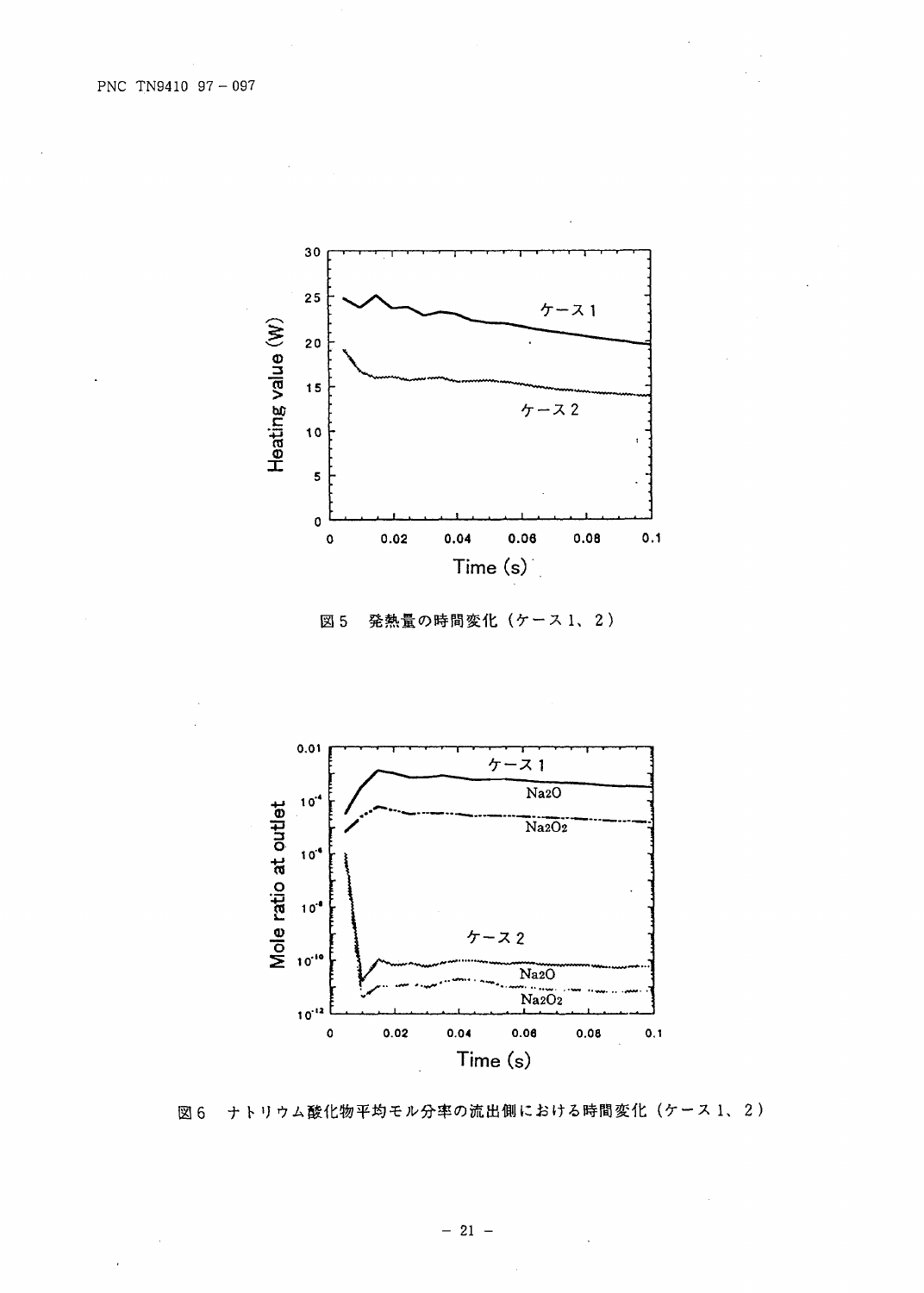





液滴表面積あたりの発熱量の時間変化(ケース2、3,4) 図 8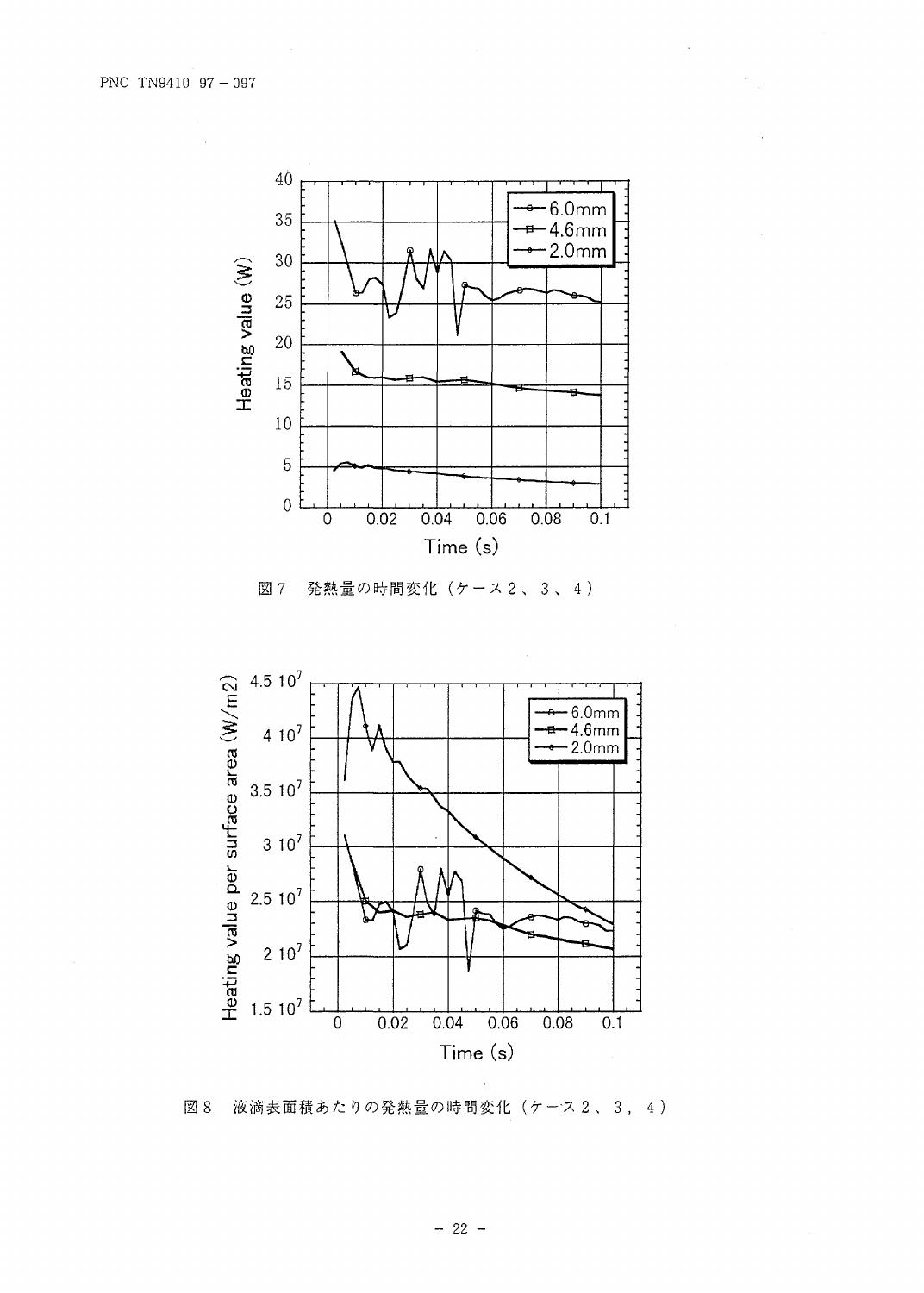

 $\frac{1}{2}$  .

図9 ナトリウム液滴温度の時間変化 (ケース2、5,6)



図10 発熱量の時間変化 (ケース2、5、6)

 $-23 -$ 

 $\bar{\gamma}$